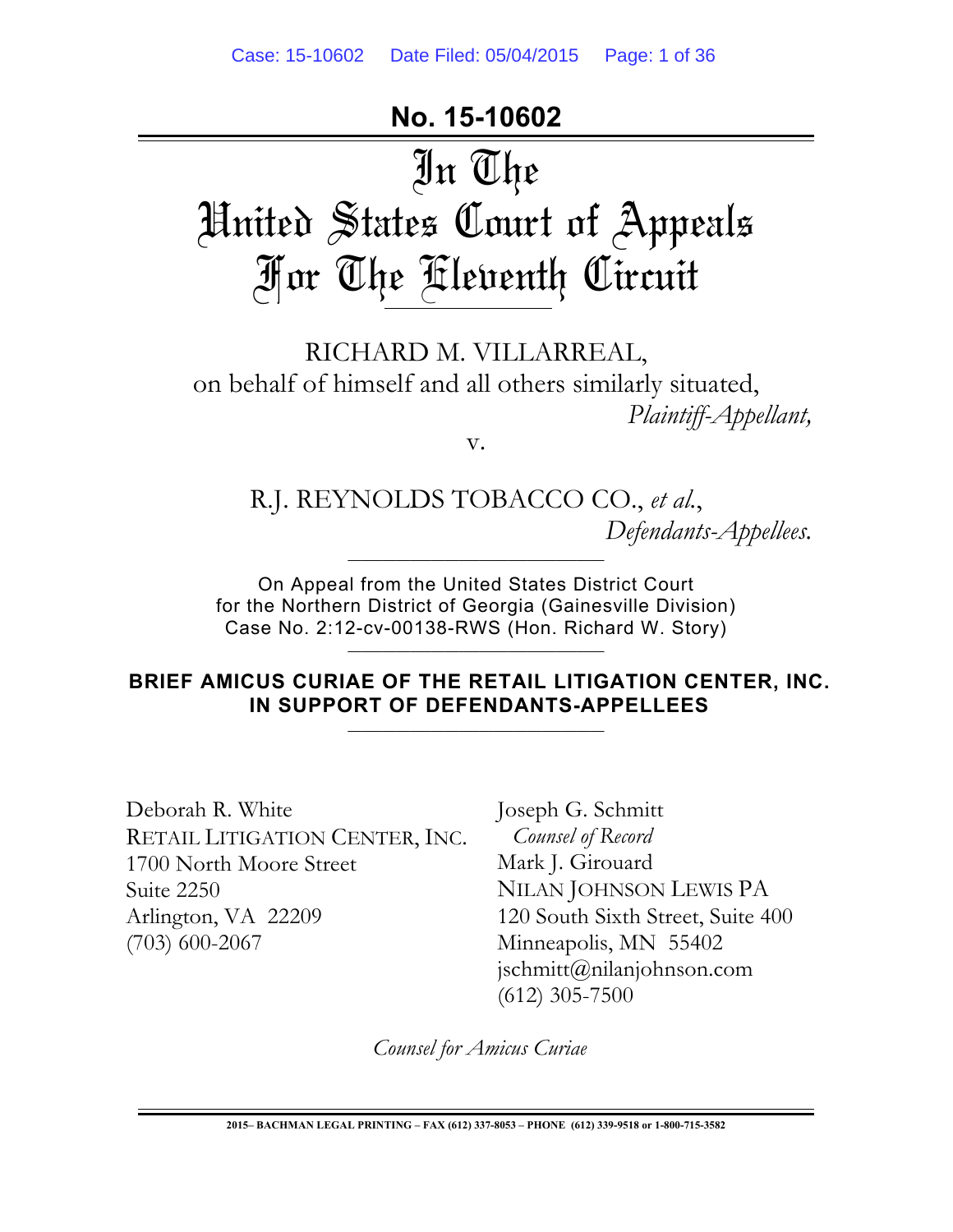## **CERTIFICATE OF INTERESTED PERSONS AND CORPORATE DISCLOSURE STATEMENT**

Pursuant to Federal Rule of Appellate Procedure 26.1, Amicus Curiae discloses the following:

Retail Litigation Center, Inc. is not a publicly-held corporation or other publicly-held entity; Retail Litigation Center, Inc. has no parent corporation; and no publicly-held company owns 10% or more stock in Retail Litigation Center, Inc.

The undersigned counsel further certifies to the belief that the certificate of interested persons filed by Plaintiff-Appellant is complete.

Respectfully submitted,

May 4, 2015 /s/ Joseph G. Schmitt Joseph G. Schmitt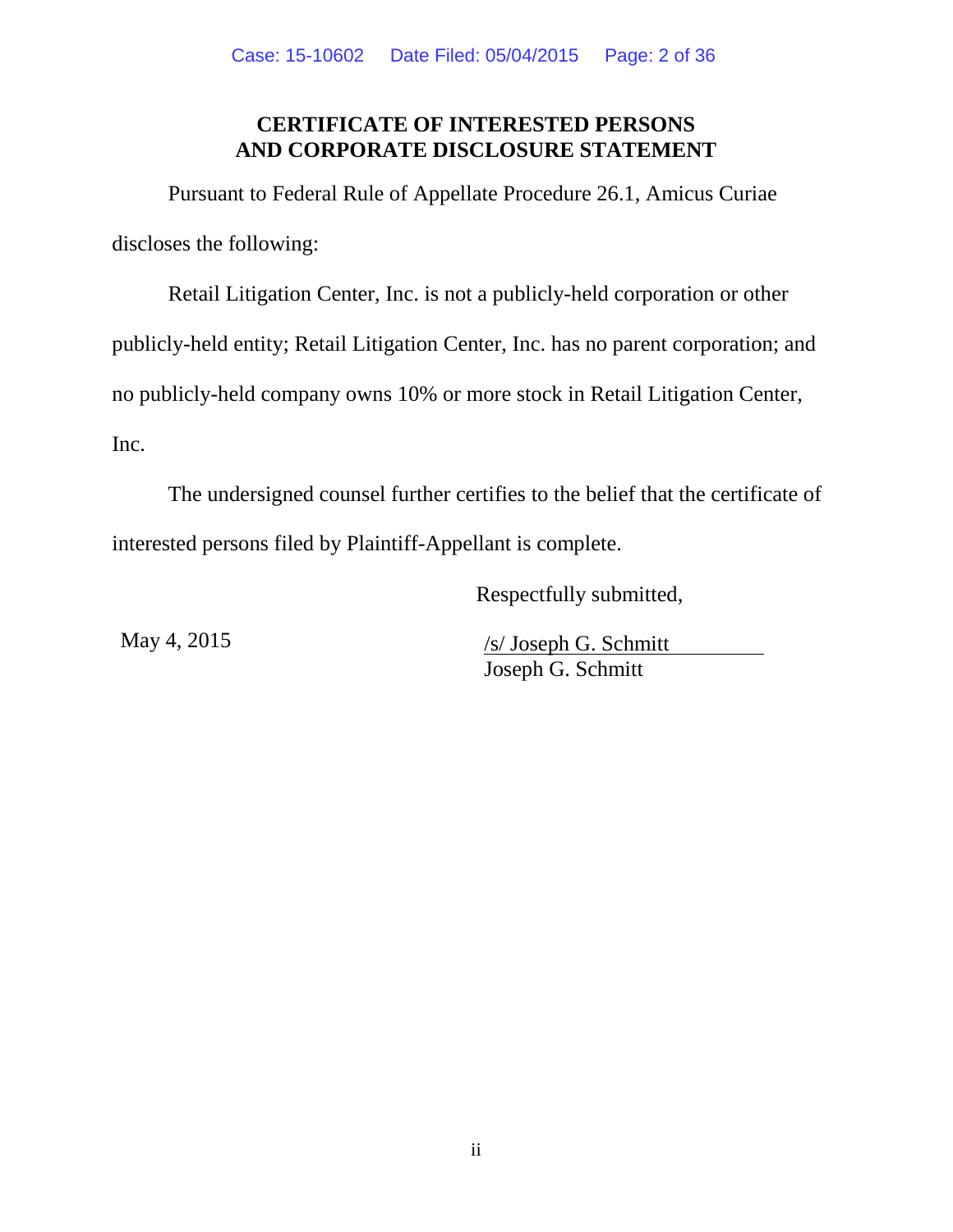## **TABLE OF CONTENTS**

|                |                                                                                                                                                                                                                                              | Page |
|----------------|----------------------------------------------------------------------------------------------------------------------------------------------------------------------------------------------------------------------------------------------|------|
|                | <b>CERTIFICATE OF INTERESTED PERSONS</b>                                                                                                                                                                                                     |      |
|                |                                                                                                                                                                                                                                              |      |
|                |                                                                                                                                                                                                                                              |      |
|                | TABLE OF AUTHORITIES  Error! Bookmark not defined.                                                                                                                                                                                           |      |
|                |                                                                                                                                                                                                                                              |      |
|                |                                                                                                                                                                                                                                              |      |
|                |                                                                                                                                                                                                                                              |      |
| $\mathbf{I}$ . | Disparate Impact Failure-To-Hire Claims By Applicants<br>For Employment Are Inconsistent With Long-Established<br>Recruiting Practices And Would Be Detrimental To Legitimate<br>Efforts To Benefit New Entrants To The Workforce, Including |      |
| II.            | The EEOC's Interpretation Deserves No Deference. 11                                                                                                                                                                                          |      |
| CON            |                                                                                                                                                                                                                                              |      |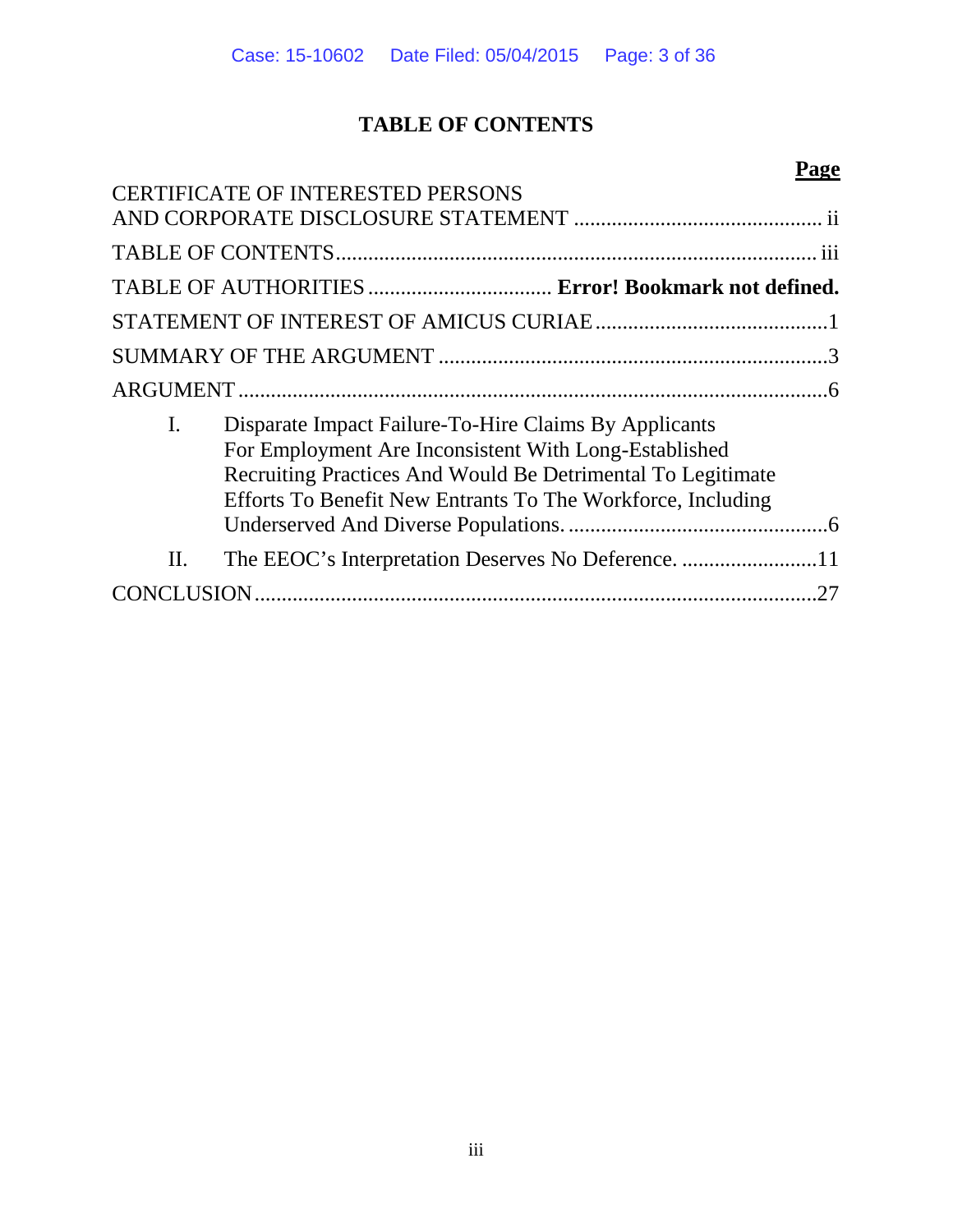## **TABLE OF AUTHORITIES**

| Auer v. Robbins,                                                                                          |  |
|-----------------------------------------------------------------------------------------------------------|--|
| Burton v. Texas Parks & Wildlife Dep't,<br>No. A-09-CA-298-LY, 2009 WL 1231768 (W.D. Tex. May 1,          |  |
| Carden v. Chenega Sec. & Prot. Servs., LLC,<br>No. CIV. 2:09-1799 WBS, 2011 WL 1807384 (E.D. Cal. May 10, |  |
| Chevron U.S.A. Inc. v. NRDC, Inc.,                                                                        |  |
| Christensen v. Harris Cnty.,                                                                              |  |
| Christopher v. SmithKline Beecham Corp.,                                                                  |  |
| E.E.O.C. v. Allstate Ins. Co.,<br>528 F.3d 1042 (8th Cir. 2008), reh'g en banc granted, opinion           |  |
| E.E.O.C. v. City of Independence, Mo,<br>No. 04-0877-CV-W-FJG, 2005 WL 2898021 (W.D. Mo. Oct. 31,         |  |
| E.E.O.C. v. Timeless Investments, Inc.,                                                                   |  |
| EEOC v. McDonnell Douglas Corp.,                                                                          |  |
| Josendis v. Wall to Wall Residence Repairs, Inc.,                                                         |  |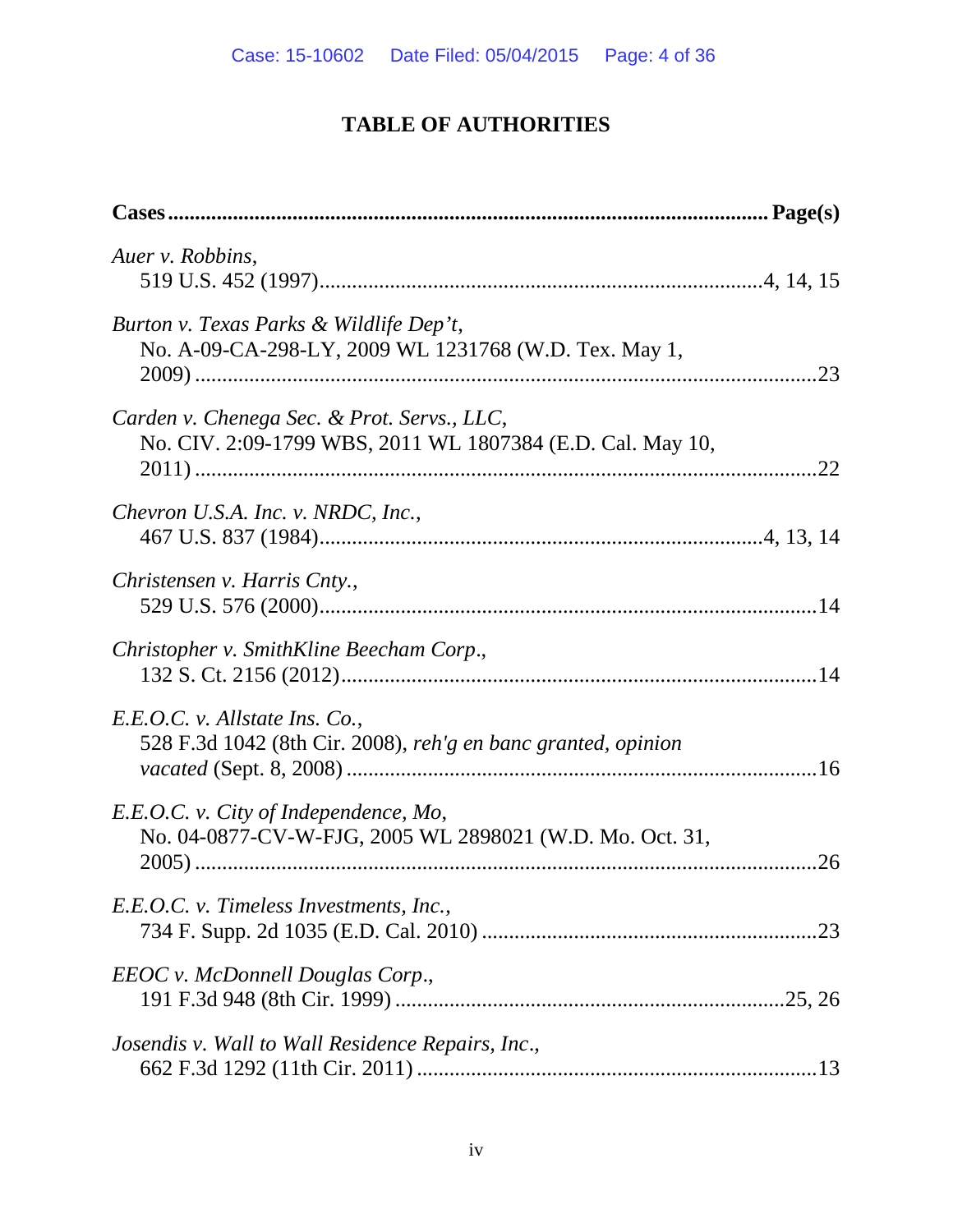| Karlo v. Pittsburgh Glass Works, LLC,                                                                           |
|-----------------------------------------------------------------------------------------------------------------|
| Lowe v. Commack Union Free School Dist.,<br>886 F.2d 1364 (2d Cir. 1989), cert. denied, 494 U.S. 1026 (1990) 25 |
| Meacham v. Knolls Atomic Power Lab.,                                                                            |
| Triola v. Snow,                                                                                                 |
| <b>Statutes, Regulations and Rules</b>                                                                          |
|                                                                                                                 |
|                                                                                                                 |
|                                                                                                                 |
|                                                                                                                 |
|                                                                                                                 |
|                                                                                                                 |
|                                                                                                                 |
| Disparate Impact and Reasonable Factors Other Than Age Under the                                                |
|                                                                                                                 |
|                                                                                                                 |
|                                                                                                                 |
|                                                                                                                 |
|                                                                                                                 |
|                                                                                                                 |
|                                                                                                                 |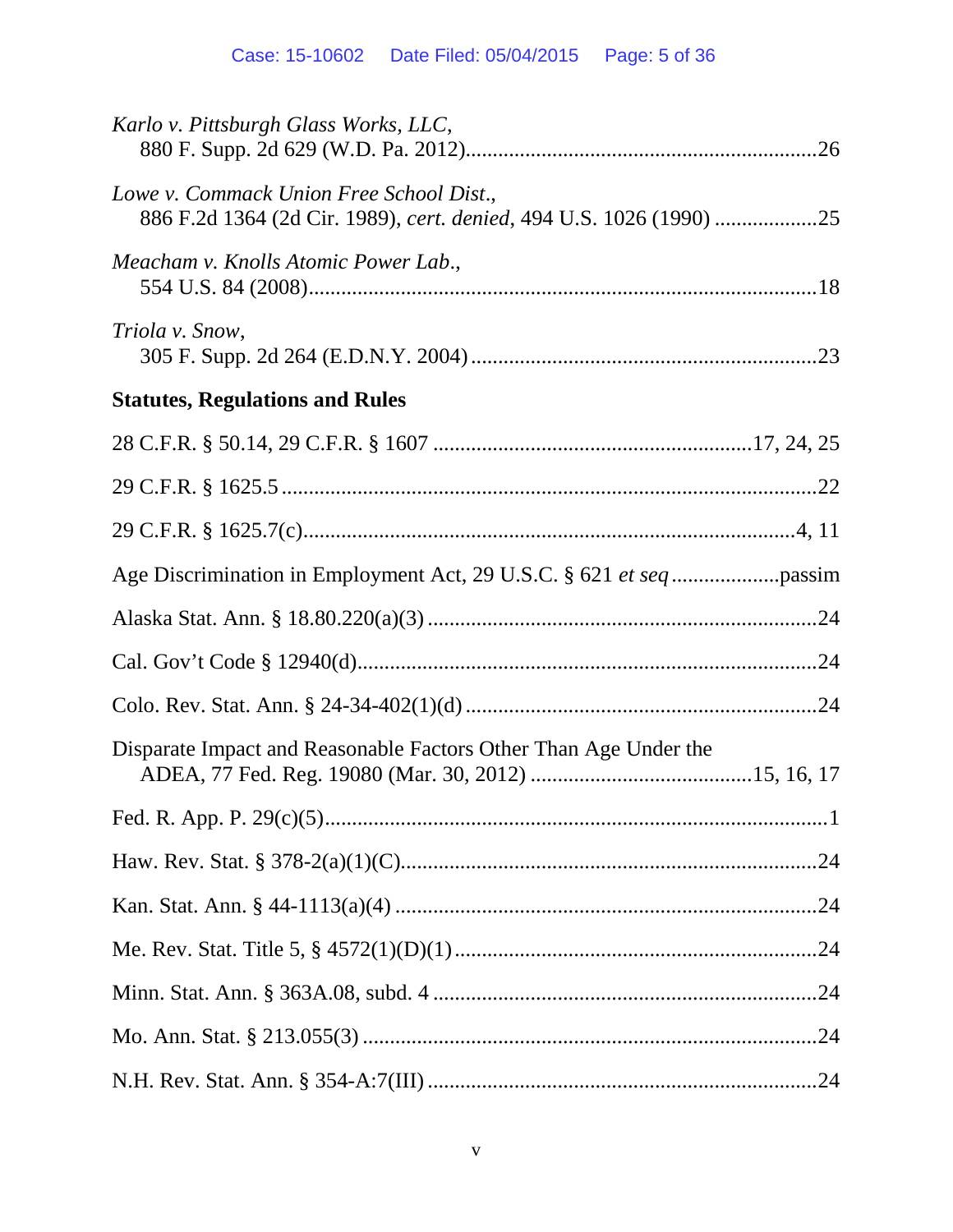## Case: 15-10602 Date Filed: 05/04/2015 Page: 6 of 36

| <b>Other Authorities</b>                                          |  |
|-------------------------------------------------------------------|--|
| http://www.bls.gov/opub/ted/2010/ted_20100805.htm (visited May 1, |  |
| http://www.dol.gov/summerjobs/Employers.htm (last visited May 1,  |  |

| https://iris.custhelp.com/app/answers/detail/a_id/1489 (last visited |  |
|----------------------------------------------------------------------|--|
|                                                                      |  |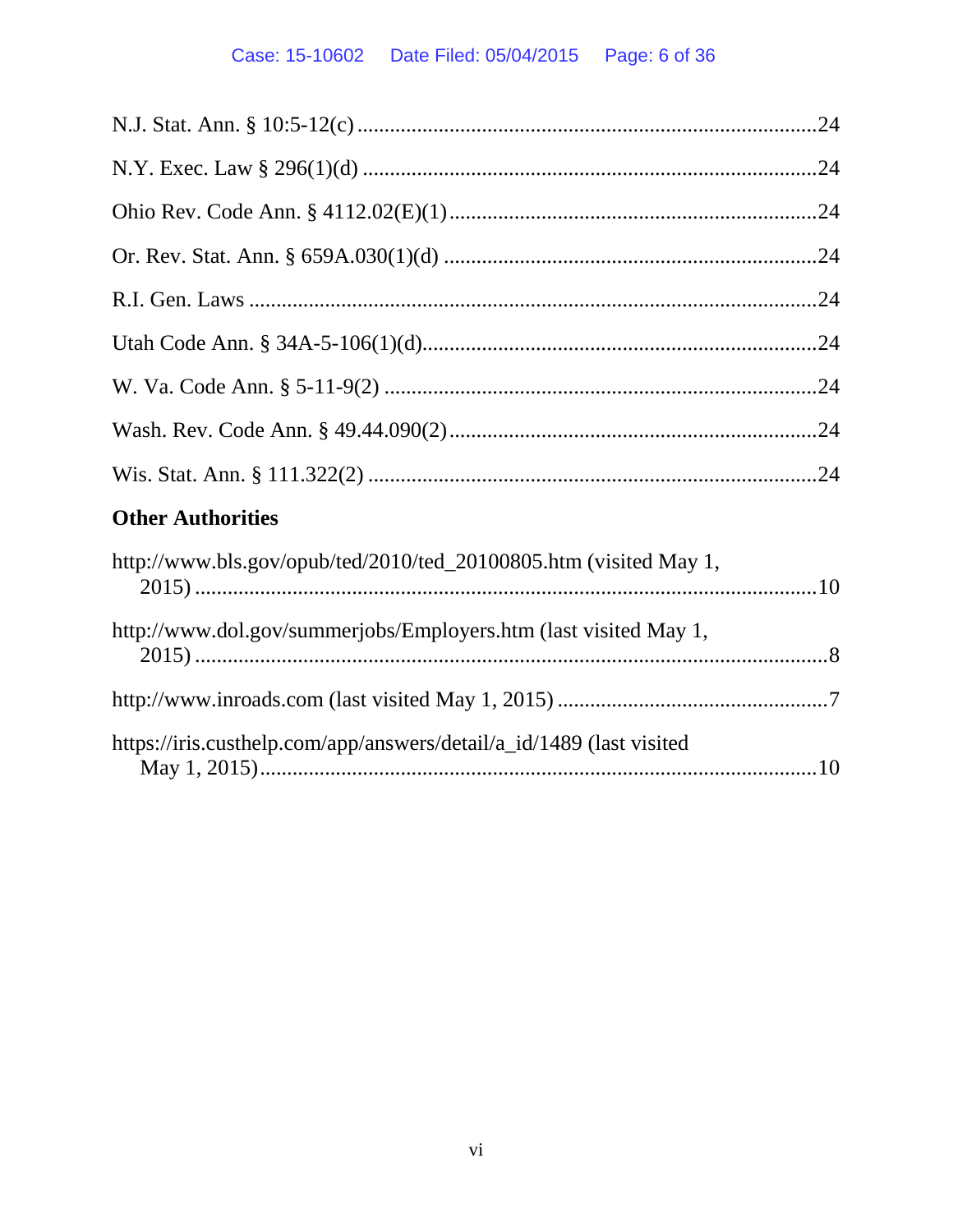## **STATEMENT OF INTEREST OF AMICUS CURIAE**

The Retail Litigation Center (RLC) respectfully submits this brief with the consent of the parties. This brief urges the Court to affirm the district court's ruling below and, therefore, supports the position of the Defendants-Appellees, R.J. Reynolds Tobacco Co., *et al.<sup>1</sup>*

The RLC is a public policy organization that identifies and participates in legal proceedings that affect the retail industry. The RLC's members include many of the country's largest and most innovative retailers. The member entities whose interests the RLC represents employ millions of people throughout the United States, provide goods and services to tens of millions more, and account for tens of billions of dollars in annual sales. The RLC seeks to provide courts with retailindustry perspectives on important legal issues and to highlight the potential industry-wide consequences of significant pending cases.

The RLC's members are employers or representatives of employers subject to the Age Discrimination in Employment Act, as amended, 29 U.S.C. §§ 621 *et seq*. ("ADEA"), as well as other federal and state labor and employment statutes and regulations. As potential defendants to disparate impact litigation, the RLC's

<sup>&</sup>lt;sup>1</sup> The RLC certifies that no party or counsel for a party authored this brief in whole or in part; no party or counsel for a party contributed money that was intended to fund the preparation or submission of this brief; and no person other than Amicus Curiae, its members, or its counsel, contributed money that was intended to fund the preparation or submission of this brief. Fed. R. App. P.  $29(c)(5)$ .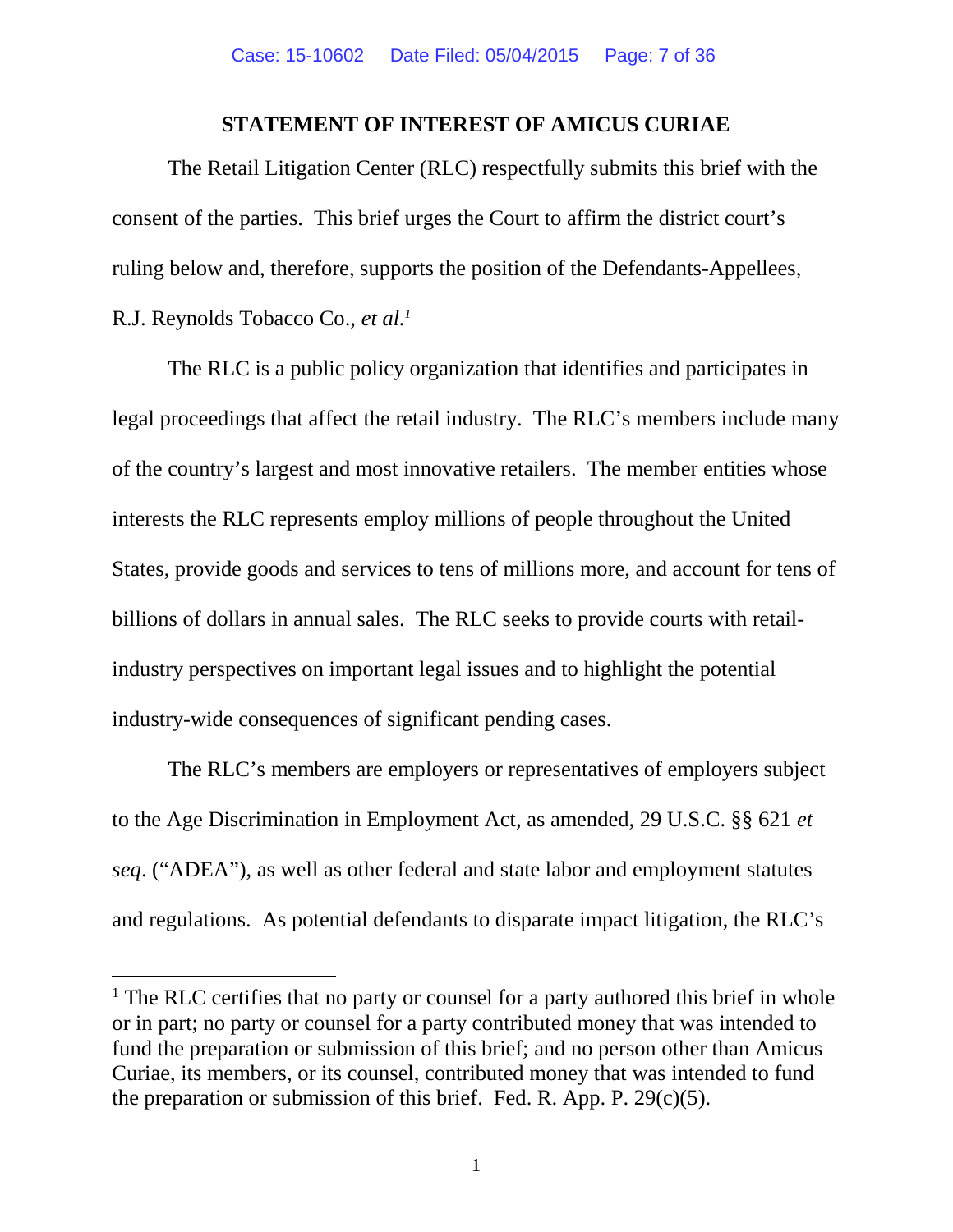members have a direct and ongoing interest in the issues presented in this appeal. The RLC believes that the district court ruled correctly that Section 4(a)(2) of the ADEA does *not* authorize claims of disparate impact discrimination in hiring. This issue is of great importance to the RLC's members and many other private sector employers that routinely engage in college-campus recruiting, internship programs for new entrants into the workforce including disadvantaged youth, veterans recruiting programs, and other similar hiring practices that, if the district court's decision were to be reversed, could create significant potential liability under a disparate impact theory of age discrimination.

Because of its interest in the application of the nation's equal employment laws, the RLC has filed numerous briefs amicus curiae in cases before the U.S. Supreme Court and U.S. circuit courts of appeal involving the proper construction and interpretation of federal employment discrimination laws. Thus, the RLC has both an interest in, and a familiarity with, the issues and policy concerns involved in this case. The RLC seeks to assist the Court by highlighting the impact its decision may have beyond the immediate concerns of the parties to the case. Accordingly, this brief brings to the attention of the Court relevant matter that has not already been brought to its attention by the parties. Because of its experience in these matters, the RLC is well situated to brief the Court on the relevant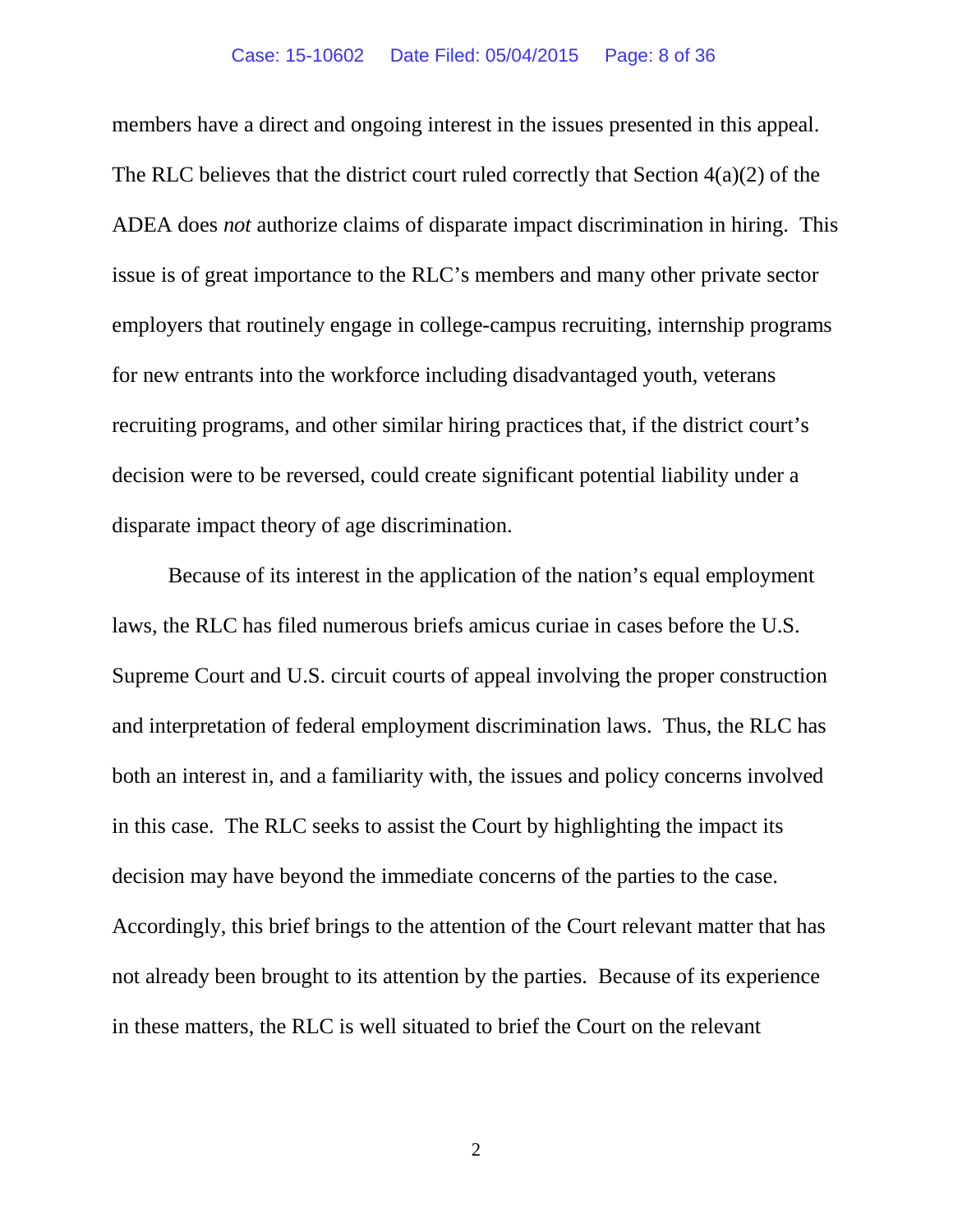concerns of the retail business community and the significance of this case to employers.

## **SUMMARY OF THE ARGUMENT**

I. Plaintiff-Appellant's claims take aim at recruiting strategies that are regularly used by employers, including the country's leading retailers, to engage college students, recent college graduates, veterans, and other candidates with limited work experience. These commonplace strategies will often result in a greater proportion of younger candidates being recruited and hired than older candidates, but they also provide important social benefits, including creating employment opportunities for new entrants to the workforce such as underserved and diverse youth and veterans who are seeking to transition from a military to a corporate career. These programs can be the key enabler for individuals with limited workplace experience who are seeking to take the initial step towards a rewarding career. If the Court were to hold that Section  $4(a)(2)$  of the ADEA authorizes disparate impact claims on behalf of job applicants, it would subject RLC's members in the retail industry and countless other employers to class litigation and potential liability for such recruiting practices, which in turn would discourage employers from participating in programs that are intended to benefit, and in fact do benefit, a broad range of new entrants into the workforce.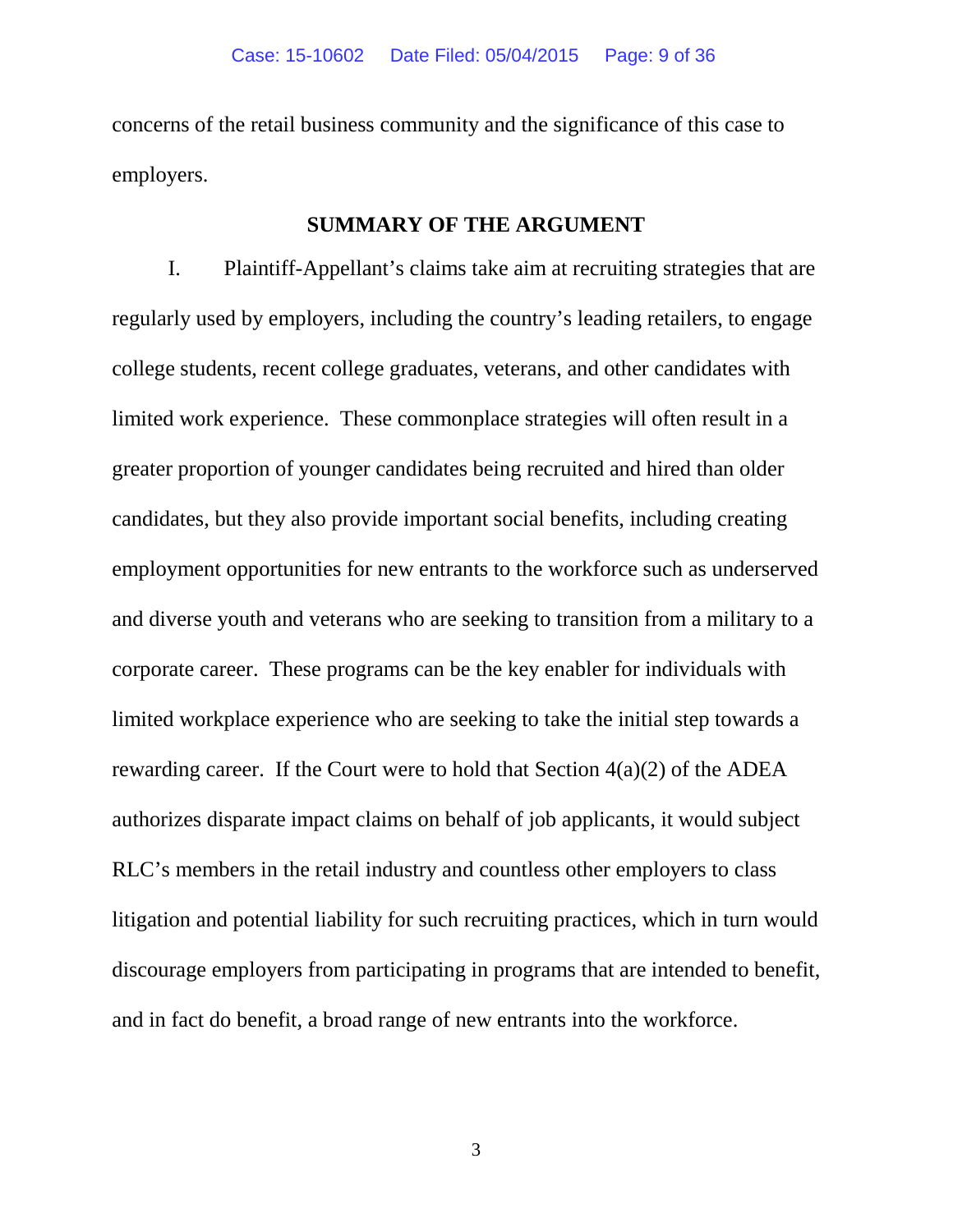#### Case: 15-10602 Date Filed: 05/04/2015 Page: 10 of 36

II. Plaintiff-Appellant and amicus curiae the EEOC argue that the EEOC's reasonable factor other than age ("RFOA") regulation, 29 C.F.R.  $§$  1625.7(c), should be interpreted as supporting the theory that Section 4(a)(2) of the ADEA extends to applicants for employment and that the Court should defer to that interpretation. The EEOC's interpretation is not entitled to deference under *Chevron*, however, because it is contrary to the clear and unambiguous statutory text and because the regulation does not actually address whether Section 4(a)(2) extends to applicants for employment.

The EEOC also argues that its interpretation is entitled to *Auer* deference based on a few hypothetical examples presented in the preamble to the RFOA regulation. Those examples provide scant evidence for the Court to conclude that the EEOC interpreted Section  $4(a)(2)$  in its regulation, let alone that it did so in a reasoned way. Moreover, the assumption that underlies those few examples, that job applicants may be able to bring disparate impact claims under the ADEA, directly contradicts a second assumption that runs throughout the preamble, that the theory of disparate impact age discrimination will extend to only a very few job actions. Based on that second assumption, the Commission represented that the costs and burdens to employers of complying with its RFOA regulation would be minimal. If, however, Section 4(a)(2) of the ADEA does authorize disparate impact claims by job applicants, then those costs and burdens would be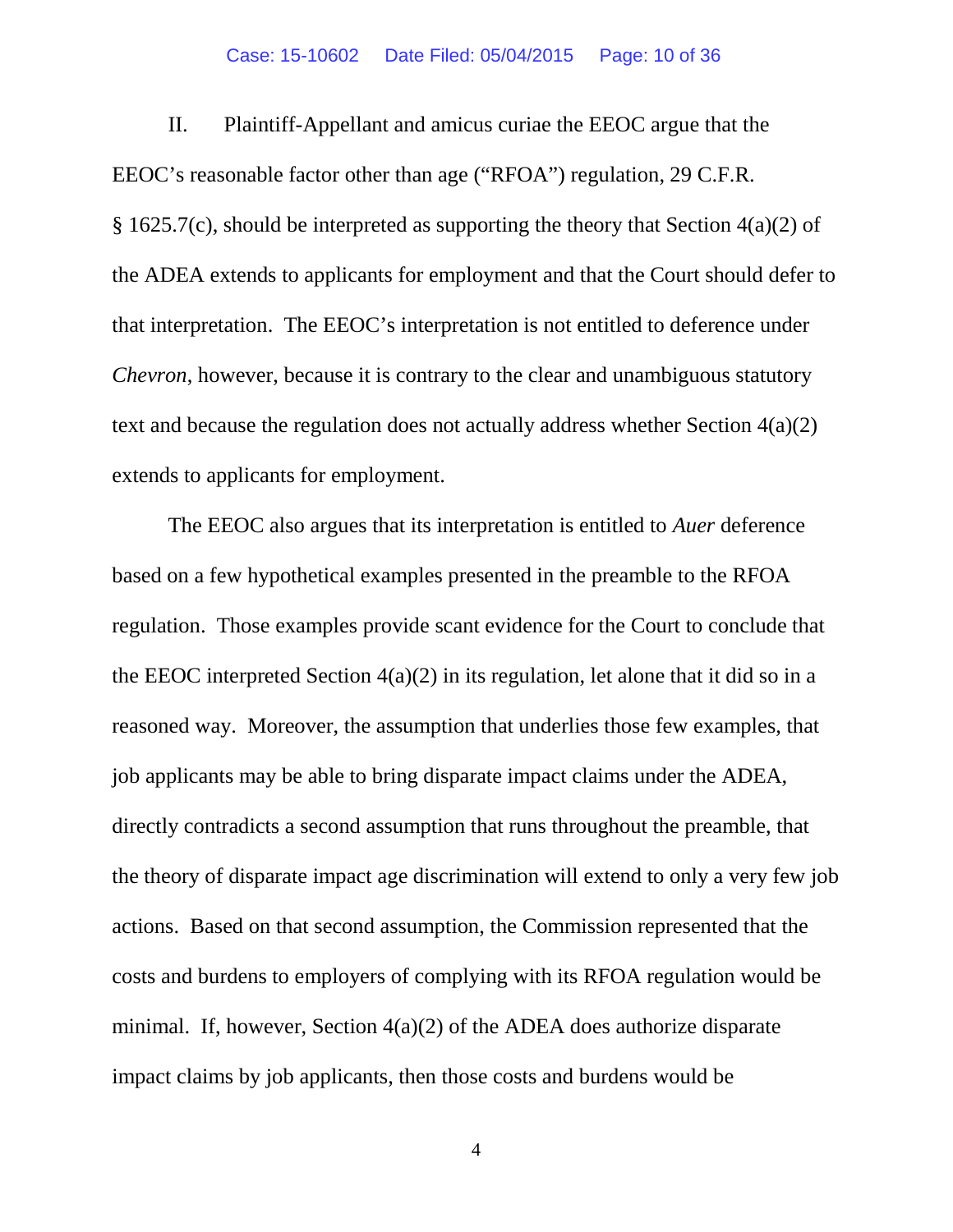exponentially greater than the EEOC acknowledged. Thus, insofar as the EEOC can be said to have interpreted Section  $4(a)(2)$ , its interpretation is entitled to no deference because it either failed to analyze, or misrepresented, the actual costs and burdens that its interpretation would impose on employers.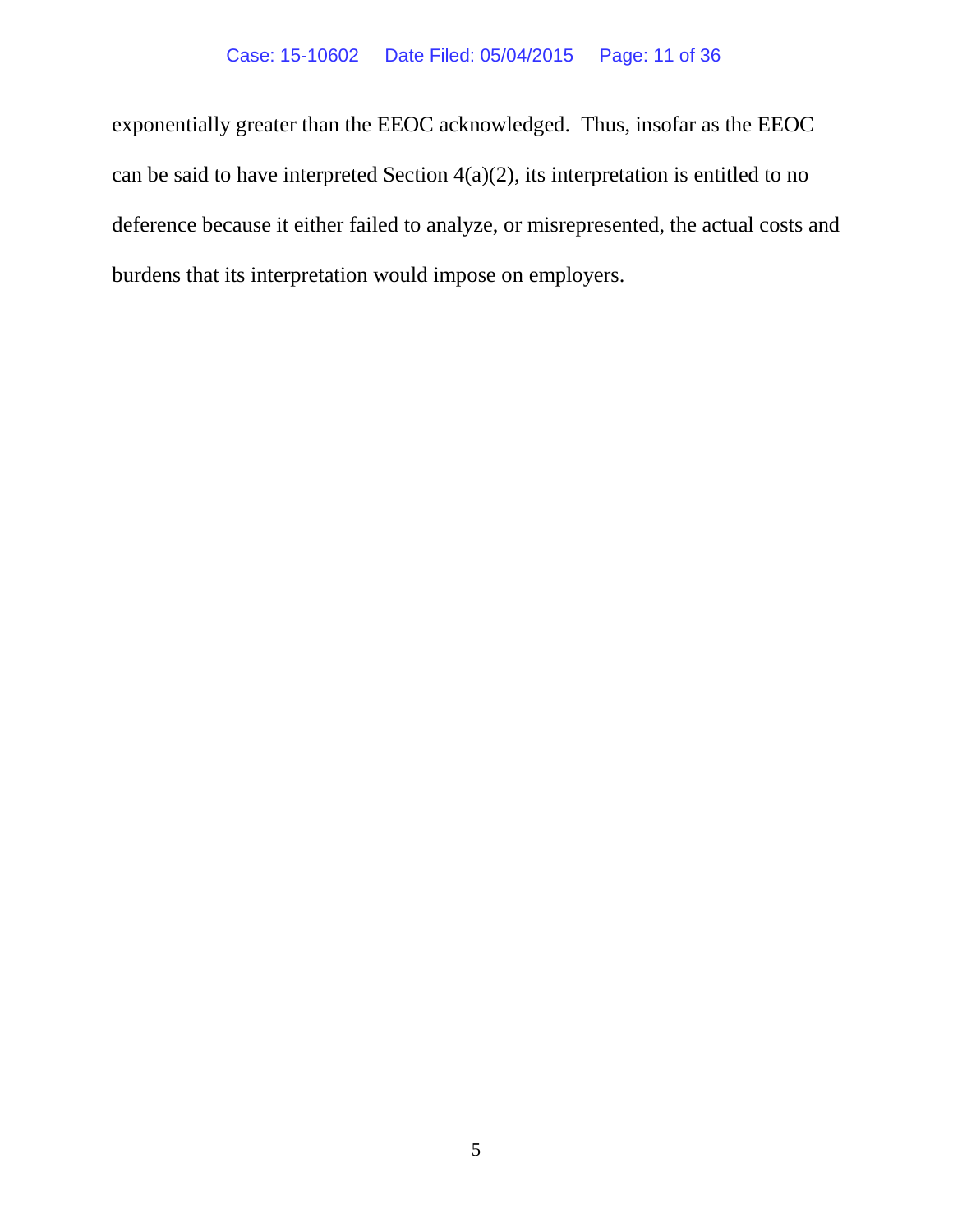#### **ARGUMENT**

## **I. Disparate Impact Failure-To-Hire Claims By Applicants For Employment Are Inconsistent With Long-Established Recruiting Practices And Would Be Detrimental To Legitimate Efforts To Benefit New Entrants To The Workforce, Including Underserved And Diverse Populations.**

In his complaint, Plaintiff-Appellant takes aim at a ubiquitous hiring practice—namely, employers recruiting recent college graduates with limited work experience for entry-level positions. *See* Complaint ¶¶ 46-47 (asserting that practices of targeting candidates "2-3 years out of college" or "[r]ecent college grad[s]" and candidates with "1-2 years' experience" had disparate impact based on age) (alteration in original).

Strategies that target college students, recent college graduates, and candidates with limited work experience will often result in a greater proportion of younger candidates being recruited and hired than older candidates. Thus, if the Court were to hold that Section 4(a)(2) of the ADEA authorizes disparate impact claims on behalf of job applicants, it would subject countless employers to class litigation and potential liability for these commonplace, and common sense, recruiting practices that provide important social benefits.

The benefits of these strategies to the RLC's members, other employers, and the public as a whole include providing a ready source of qualified and active job seekers, allowing employers to better leverage their limited recruiting resources,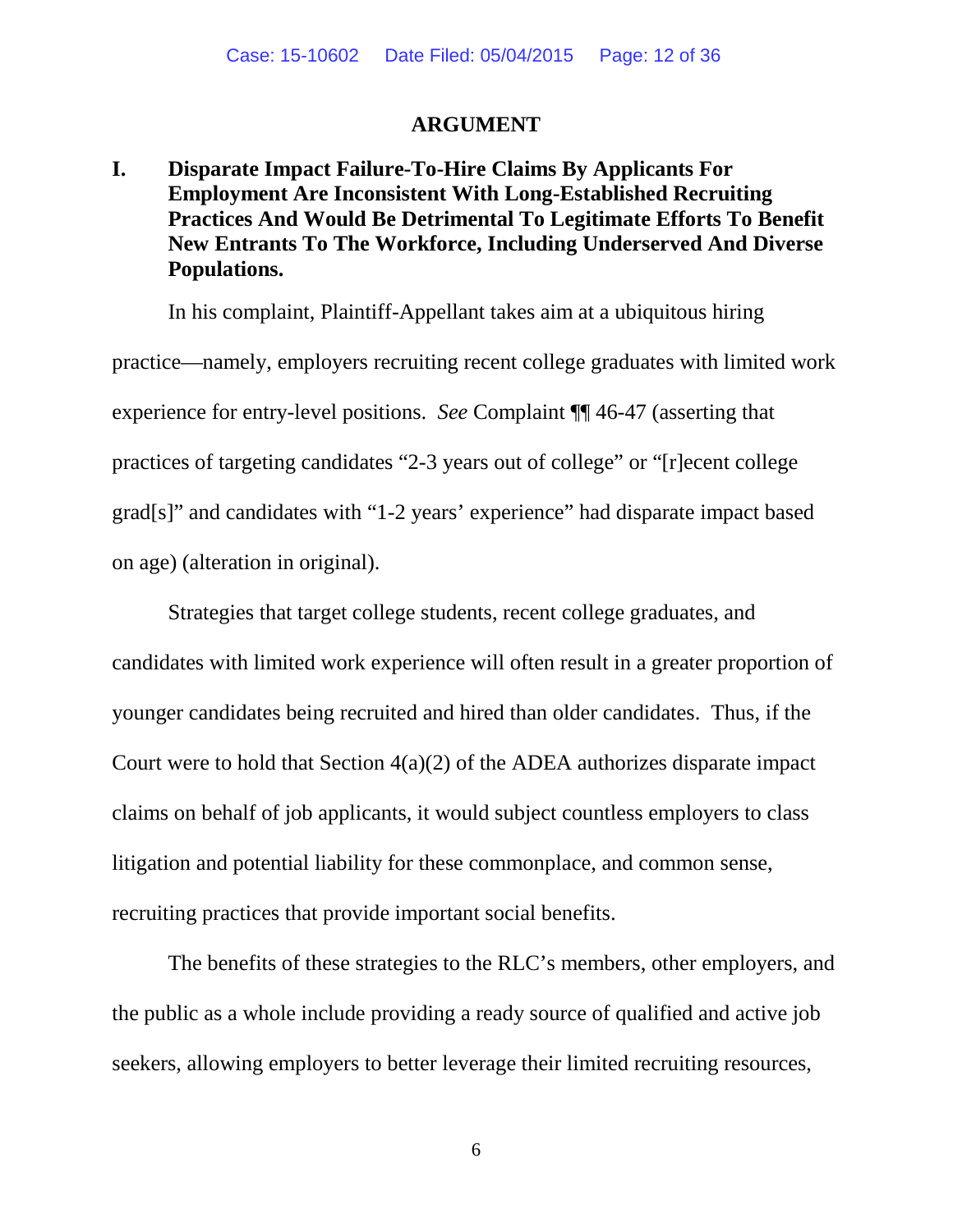#### Case: 15-10602 Date Filed: 05/04/2015 Page: 13 of 36

enabling employers to efficiently recruit entry-level employees who can be trained for higher level positions, and, as is illustrated below, helping employers reach traditionally underserved populations and improving racial and ethnic diversity in their workforce.

A ruling in Plaintiff-Appellant's favor may well cause the RLC's members and other employers to abandon practices such as, for example, participation in college job fairs, out of fear that such participation could give rise to disparate impact age discrimination litigation and liability. Such a result would deny companies the opportunity to meet large numbers of potential employees at a single location and would also harm students as well as colleges, which have a strong interest in helping their students obtain employment.

INROADS is a good example of the type of program that could be adversely affected if this Court reverses the district court's decision. The mission of INROADS is to develop and place talented underserved youth in business and industry and prepare them for corporate and community leadership. *See* http://www.inroads.com (last visited May 1, 2015) (describing INROADS programs). Employers, including many of the RLC's members, benefit from participating in INROADS programs, which provide them access to qualified interns from diverse racial, ethnic, and socio-economic backgrounds and provide the interns support to transition into permanent positions. These programs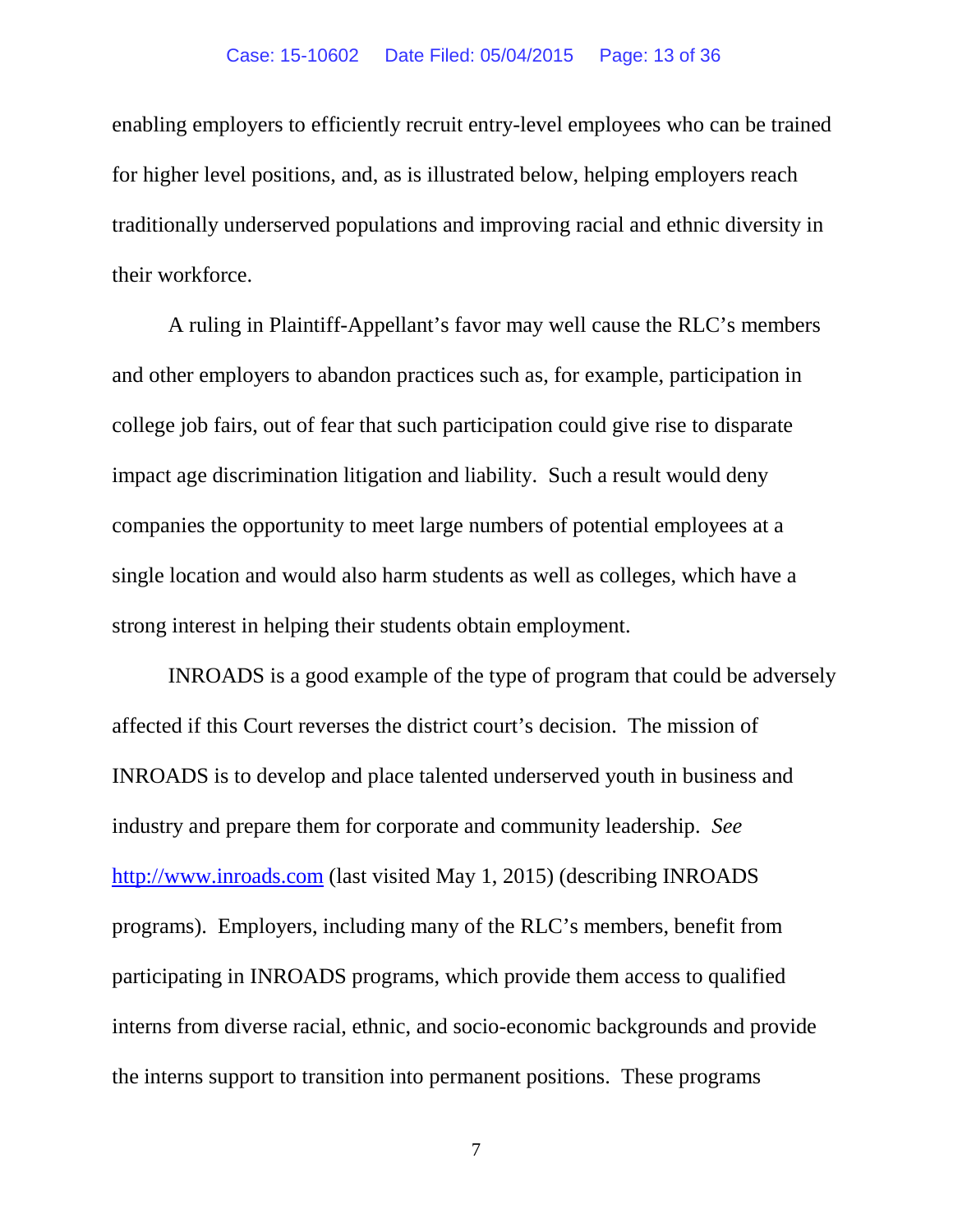ultimately decrease discrimination and help ameliorate the effect of past prejudice and discrimination. INROADS provides coaching and mentoring to program participants, as well as training and education related to nonverbal skills, communication skills, and professional development, enabling participants to better succeed in the corporate work environment. As noted, this relationship and the ongoing support that the INROADS programs provide ultimately lead to increased intern-to-employee conversion. If the Plaintiff-Appellant's position is correct, and Section 4(a)(2) authorizes disparate impact age discrimination claims when employers target their recruiting efforts toward recent college graduates or applicants with limited work experience, then participation in programS like INROADS could subject these employers to class litigation and potential liability for endeavoring to recruit and retain underserved youth and diverse recent college graduates.

The White House has created a similar program to encourage and assist both public-sector and private-sector employers in recruiting low-income and disadvantaged youth. This federal initiative, called Summer Jobs+, provides an online job bank where participating employers can post, and youth can search for, employment opportunities. *See* http://www.dol.gov/summerjobs/Employers.htm (last visited May 1, 2015) (describing Summer Jobs+ program). Many of the RLC's members participate in this program. If Plaintiff-Appellant is correct, and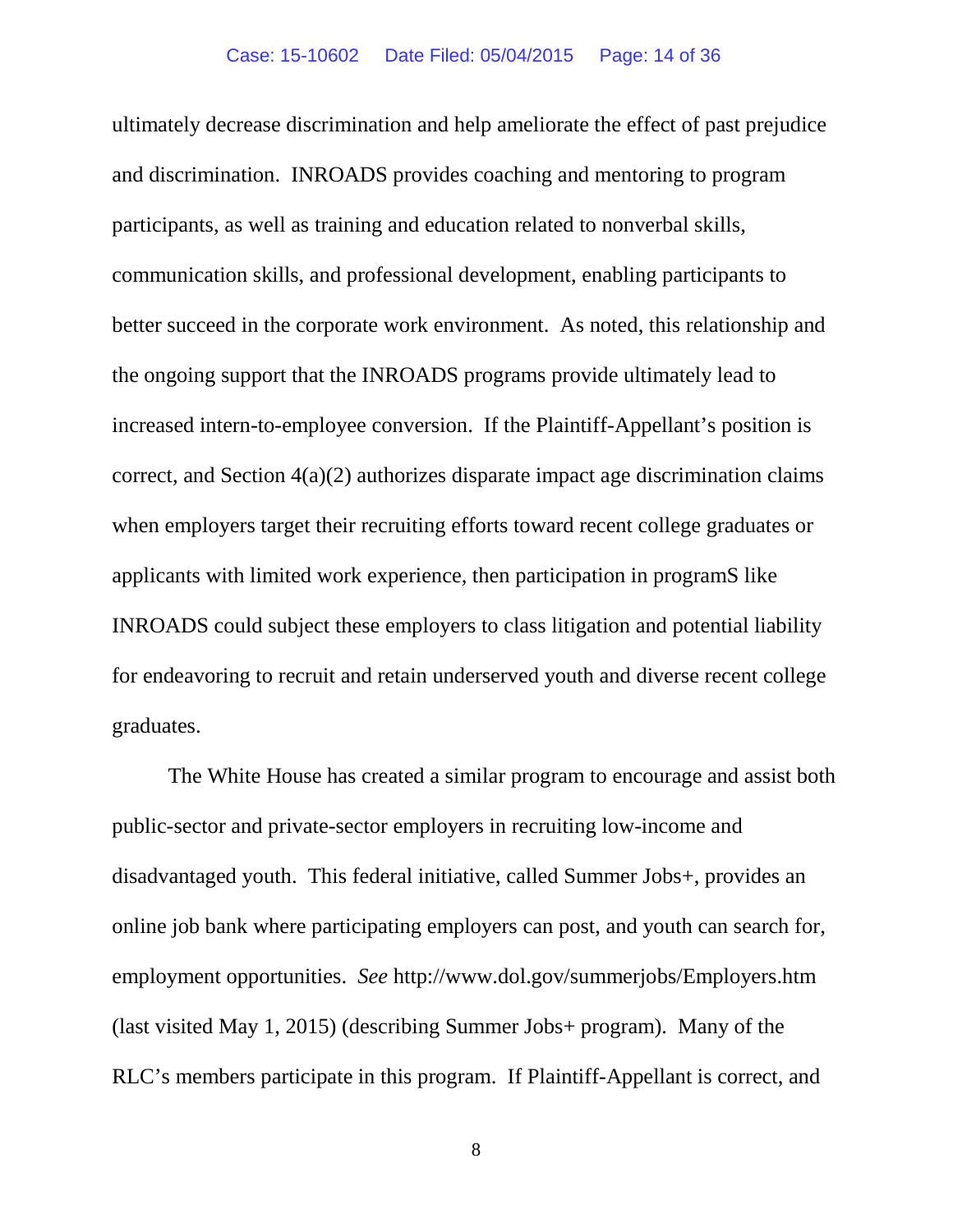#### Case: 15-10602 Date Filed: 05/04/2015 Page: 15 of 36

recruiting programs that target youth can give rise to disparate impact age discrimination claims, then employers may well be discouraged from participating in government initiatives of this kind that serve the social good.

Like many of the nation's leading employers, the RLC's members also participate in a variety of events and conferences intended to attract current students or recent graduates from underserved and diverse backgrounds. These include participation in periodic recruiting events sponsored by the following organizations, to name just a few: the Association of Latino Professionals in Finance & Accounting, the Consortium Graduate School of Management (whose mission is to reduce the under-representation of African Americans, Native Americans and Hispanic Americans in education and business); the nation's various Historically Black Colleges and Universities; Lime (a development program for disabled students designed to, among other things, connect them with corporate internship opportunities); Management Leadership for Tomorrow (a program for minority students designed to prepare them for career success postgraduation); the National Association of Asian MBAs; the National Association of Black Accountants; the National Black MBA Association; the National Society of Hispanic MBAs; Reaching Out MBA (an annual conference of LGBT graduate and business students); and the Service Academy Career Conference (a job fair for military service academy alumni).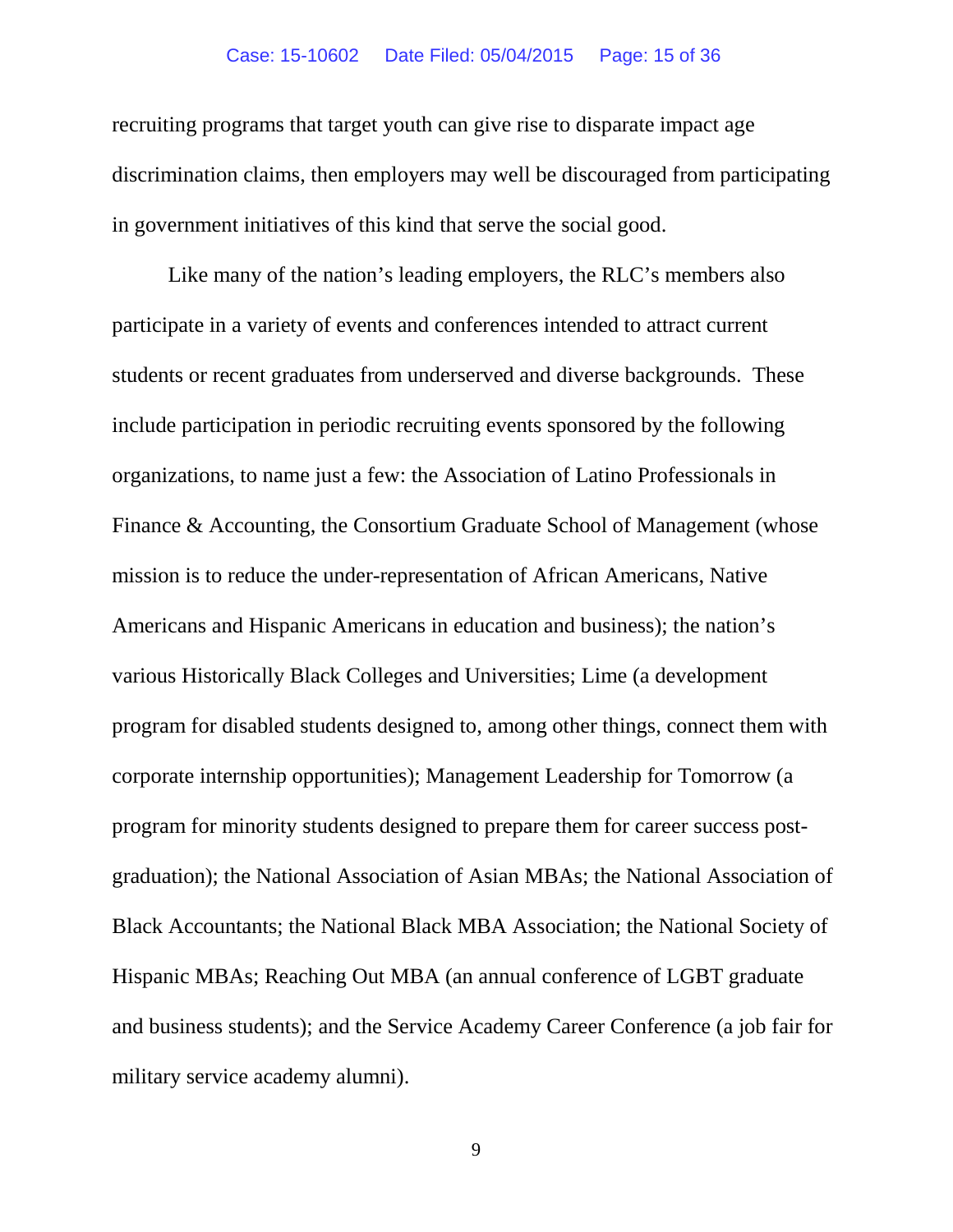The RLC's members also participate in a variety of veterans' recruiting programs, including programs administered by the Veterans Employment Center and the Department of Veterans Affairs. The Veterans Employment Center encourages employers to create recruiting programs for veterans, and to make commitments to hire a particular number of veterans within a specified period of time. *See* https://iris.custhelp.com/app/answers/detail/a\_id/1489 (last visited May 1, 2015) (describing veterans' recruiting programs). Members of the RLC have made such commitments. An enterprising plaintiff's attorney could argue that participation in these programs has a disparate impact on older applicants because the median and mean ages of veterans entering the job force are under 40. Bureau of Labor Statistics, U.S. Department of Labor, The Economics Daily,

Demographics of Gulf War-era II veterans,

http://www.bls.gov/opub/ted/2010/ted\_20100805.htm (visited May 1, 2015) ("[a]mong recent veterans, 63 percent of men and 72 percent of women were under the age of 35, compared with 37 percent of nonveteran men and 29 percent of nonveteran women").

If Plaintiff-Appellant's theory of disparate impact liability were to prevail, then participation in any of these recruiting events and initiatives could subject an employer to costly class claims and significant potential liability. The unfortunate result may well be to cause employers to abandon their participation in these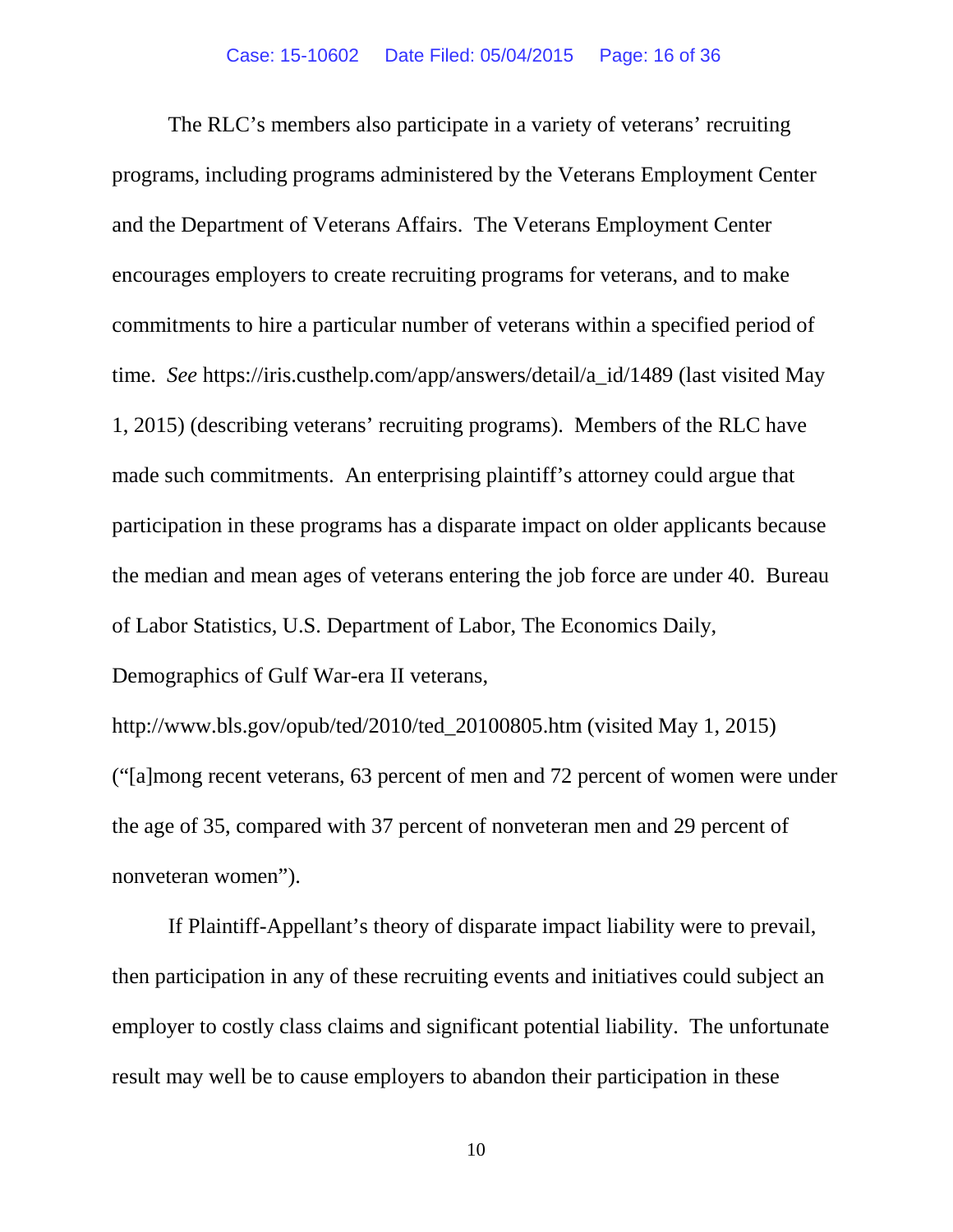#### Case: 15-10602 Date Filed: 05/04/2015 Page: 17 of 36

programs, to the detriment of the employers and the diverse populations from which these programs help them recruit talent. These considerations fortify the conclusion that Congress acted deliberately when it omitted "applicants for employment" from Section 4(a)(2), as the contrary conclusion would work to disadvantage the very same populations whom Title VII and the nation's other civil rights laws were designed to protect.

Indeed, Plaintiff-Appellant's theory of disparate impact liability would also substantially increase the overall difficulty and cost of recruiting for entry-level positions for the RLC's members and for employers as a whole. Employers would be deprived of the ability to use efficient, time-tested recruiting tools such as internship programs, college job fairs, veterans' recruitment programs, and the other methods described herein. Disparate impact liability would threaten all of these programs and substantially increase the difficulty and cost of recruiting for entry-level positions.

#### **II. The EEOC's Interpretation Deserves No Deference.**

Plaintiff-Appellant and amicus curiae the EEOC argue that the EEOC's reasonable factor other than age ("RFOA") regulation, 29 C.F.R. § 1625.7(c), should be interpreted as supporting the theory that Section  $4(a)(2)$  extends to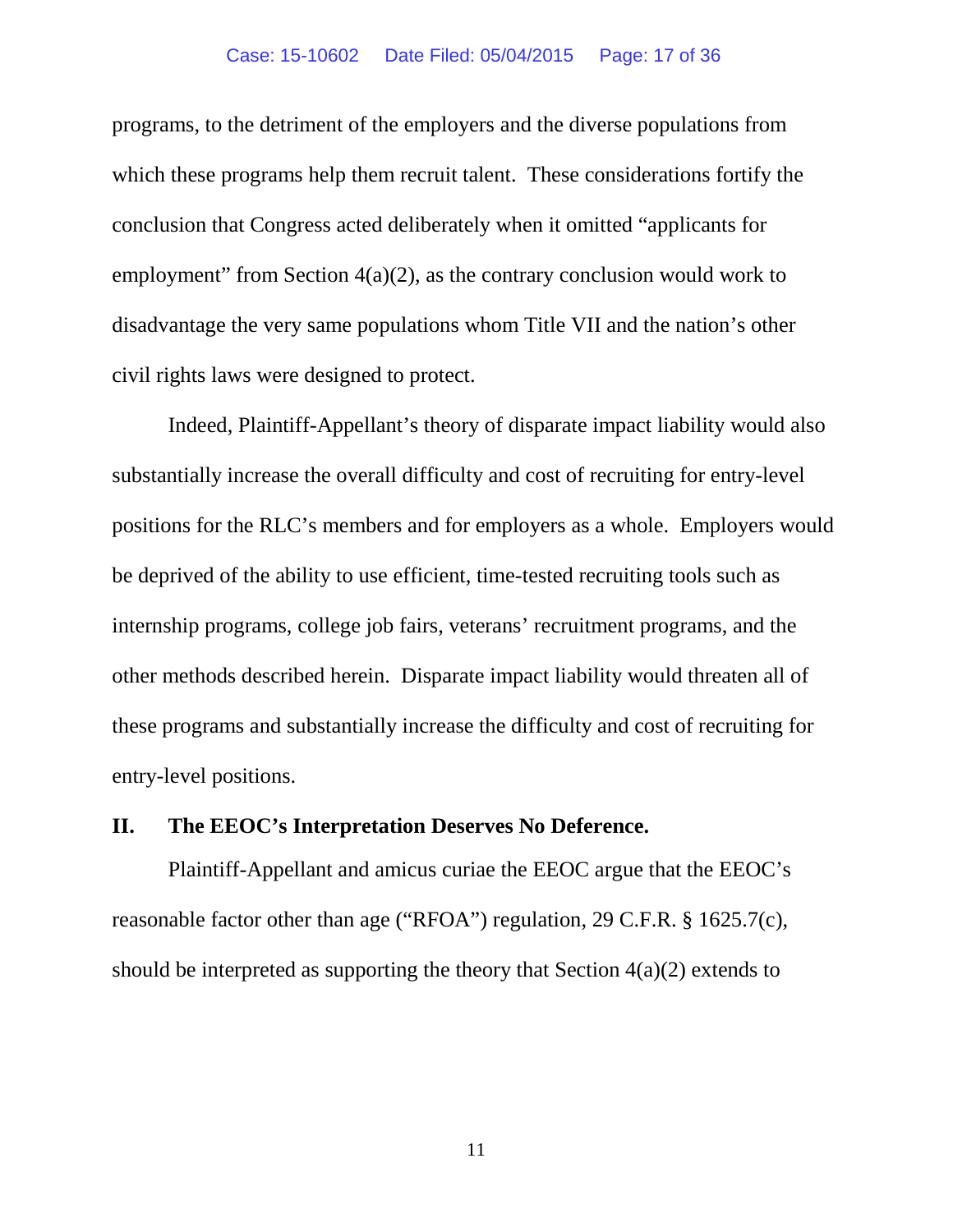applicants for employment.<sup>2</sup> They base this argument primarily on a handful of hypothetical examples contained in the preamble to the RFOA regulation, in which the EEOC appears to have assumed, without analysis or support, that disparate impact age discrimination claims may be brought by job applicants. Those examples provide slim evidence for the Court to conclude that the EEOC actually interpreted Section 4(a)(2) in its RFOA regulation, let alone that it did so authoritatively. Moreover, the assumption underlying those examples is contradicted by a second assumption that runs throughout the EEOC's preamble namely, that the theory of disparate impact age discrimination will extend to only a very few job actions. Based on that second assumption, the EEOC concluded that the costs and burdens to employers of complying with its RFOA regulation would be minimal. If, however, the ADEA does authorize disparate impact claims by job applicants, then those costs would be exponentially greater than the EEOC acknowledged. Either the EEOC meant what it said, and the costs of compliance are minimal because the ADEA does not authorize disparate impact claims by job applicants, or the EEOC did not mean what it said, in which case it misrepresented the true costs and burdens to employers of complying with its RFOA regulation.

<sup>2</sup> While the discussion that follows focuses on the question of whether the EEOC's RFOA regulation is entitled to deference as it relates to the issue presented on this appeal, the RLC joins the positions articulated by Defendants-Appellees in their brief as to why Plaintiff-Appellant's other arguments in support of his disparate impact hiring claim must fail.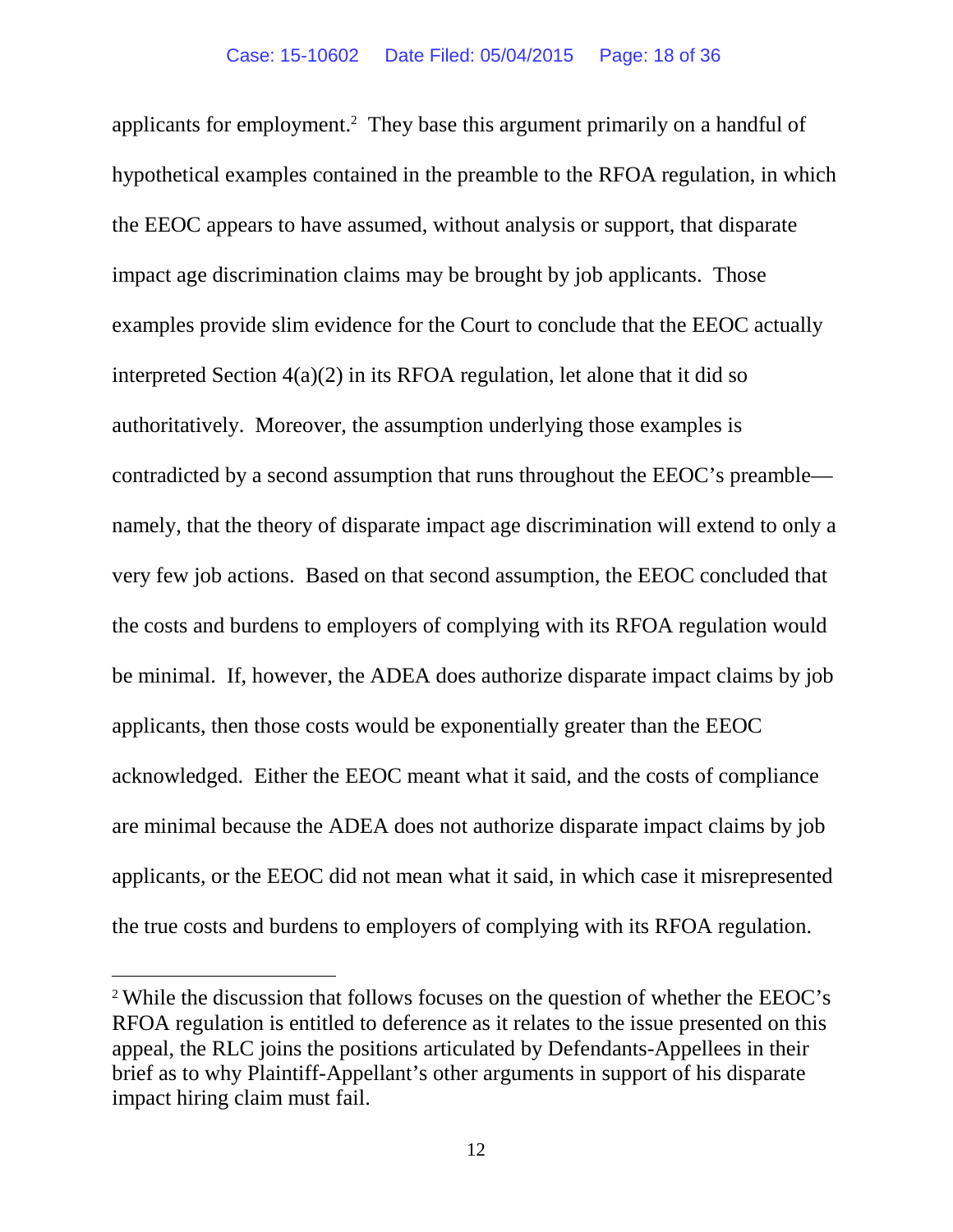In either case, insofar as the EEOC can be said to have interpreted Section  $4(a)(2)$ , that interpretation is entitled to no deference.

In its amicus brief, the EEOC argues that its proposed "interpretation" can be found in its RFOA regulation and is entitled to deference under *Chevron U.S.A. Inc. v. NRDC, Inc.*, 467 U.S. 837 (1984). *See* EEOC Br. at 19-20. This Court does not apply *Chevron* deference, however, "when a statutory command of Congress is unambiguous or the regulation is 'arbitrary, capricious, or manifestly contrary to the statute.'" *Josendis v. Wall to Wall Residence Repairs, Inc*., 662 F.3d 1292, 1320 (11th Cir. 2011). *Chevron* deference does not apply here because Section 4(a)(2) clearly and unambiguously excludes applicants for employment. Unlike Section 4(a)(1), which expressly prohibits an employer's "failfure] or refus[al] to hire" because of age, Section 4(a)(2) says nothing about hiring. Instead, it applies only when an employer "limit[s], segregate[s], or classif[ies] his *employees*" in a way that "adversely affect[s]" their "status as an *employee*." *Id*. (emphasis added).

In addition, as is addressed in more detail in the Defendants-Appellees' brief, the text of the ADEA as a whole confirms that Section 4(a)(2) does not apply to applicants for employment. While the ADEA refers to "applicants for employment" elsewhere, it omits that phrase from Section  $4(a)(2)$ , supporting the conclusion that when Congress used the word "individual" in Section 4(a)(2), it was unambiguously expressing a deliberate choice not to make that section apply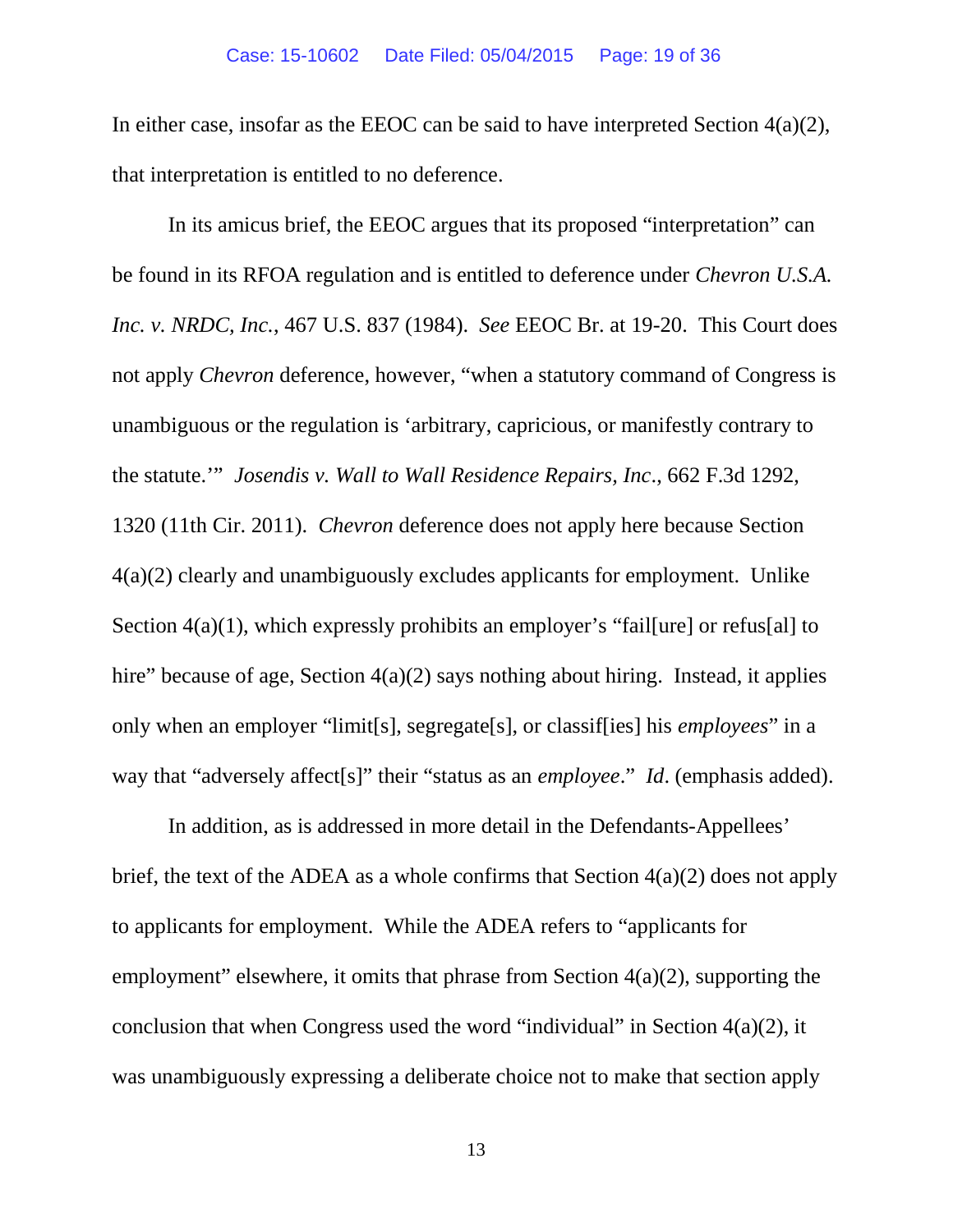to applicants. Because Section 4(a)(2) is not ambiguous, *Chevron* deference is irrelevant. And even if Section 4(a)(2) were ambiguous, the EEOC's RFOA regulation would not be entitled to deference on this point, because it does not purport to interpret Section 4(a)(2) at all, let alone to analyze whether it extends to applicants for employment or authorizes disparate impact claims by such applicants.

Moreover, if there were any ambiguity in Section  $4(a)(2)$ , and if the EEOC had exercised its delegated authority in an effort to resolve such ambiguity by interpreting that section in its RFOA regulation, it must also show that its regulation was ambiguous—which it has not done—before the interpretation it proposes here would be entitled to deference under *Auer v. Robbins*, 519 U.S. 452 (1997). *See Christensen v. Harris Cnty.*, 529 U.S. 576, 588 (2000) ("*Auer* deference is warranted only when the language of the regulation is ambiguous[.]").

Even in cases where an agency's interpretation receives *Auer* deference, it is the court that ultimately decides whether a given regulation means what the agency claims it says. *See Christopher v. SmithKline Beecham Corp*., 132 S. Ct. 2156, 2166 (2012). *Auer* deference is inappropriate "when the agency's interpretation is plainly erroneous or inconsistent with the regulation" or "when there is reason to suspect that the agency's interpretation does not reflect the agency's fair and considered judgment." *Id*. (internal quotation marks omitted).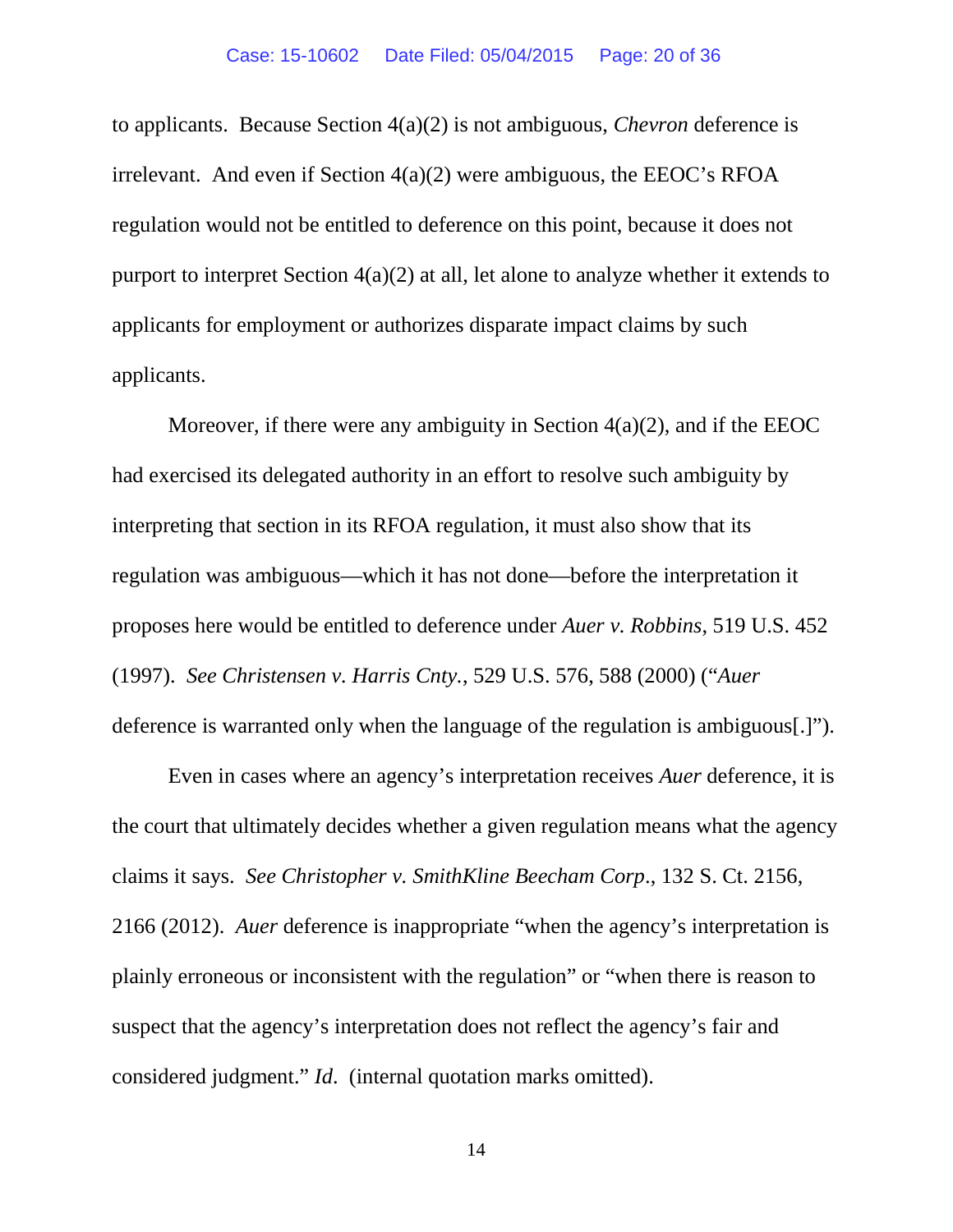#### Case: 15-10602 Date Filed: 05/04/2015 Page: 21 of 36

The EEOC suggests that its supposed "interpretation" warrants deference under *Auer* based on scant evidence—namely, that the preamble to its RFOA regulation poses three hypothetical "examples" that refer to applicants. As is explained below, a close reading of the preamble reveals that the EEOC has not exercised its judgment, let alone done so in a fair, considered, or even reasonable manner.

As a threshold matter, like the regulation itself, the preamble does not purport to interpret Section 4(a)(2) or reflect the exercise of considered judgment regarding the meaning of the prohibitions in that section. *See* Disparate Impact and Reasonable Factors Other Than Age Under the Age Discrimination in Employment Act, 77 FR 19080-02, at \*19082 (regulation was "designed to conform existing regulations to recent Supreme Court decisions and to provide guidance about the application of the RFOA affirmative defense"). Nowhere in the preamble is there a discussion of the meaning of the term "individual" in Section  $4(a)(2)$ ; for that matter, the language of Section  $4(a)(2)$  is not quoted, cited, or even referenced once in the preamble, let alone analyzed. In other words, the examples are based not on interpretation of Section 4(a)(2), but rather on an unexplained, and unexamined, assumption that the term "individual" in Section  $4(a)(2)$  sweeps in external job applicants.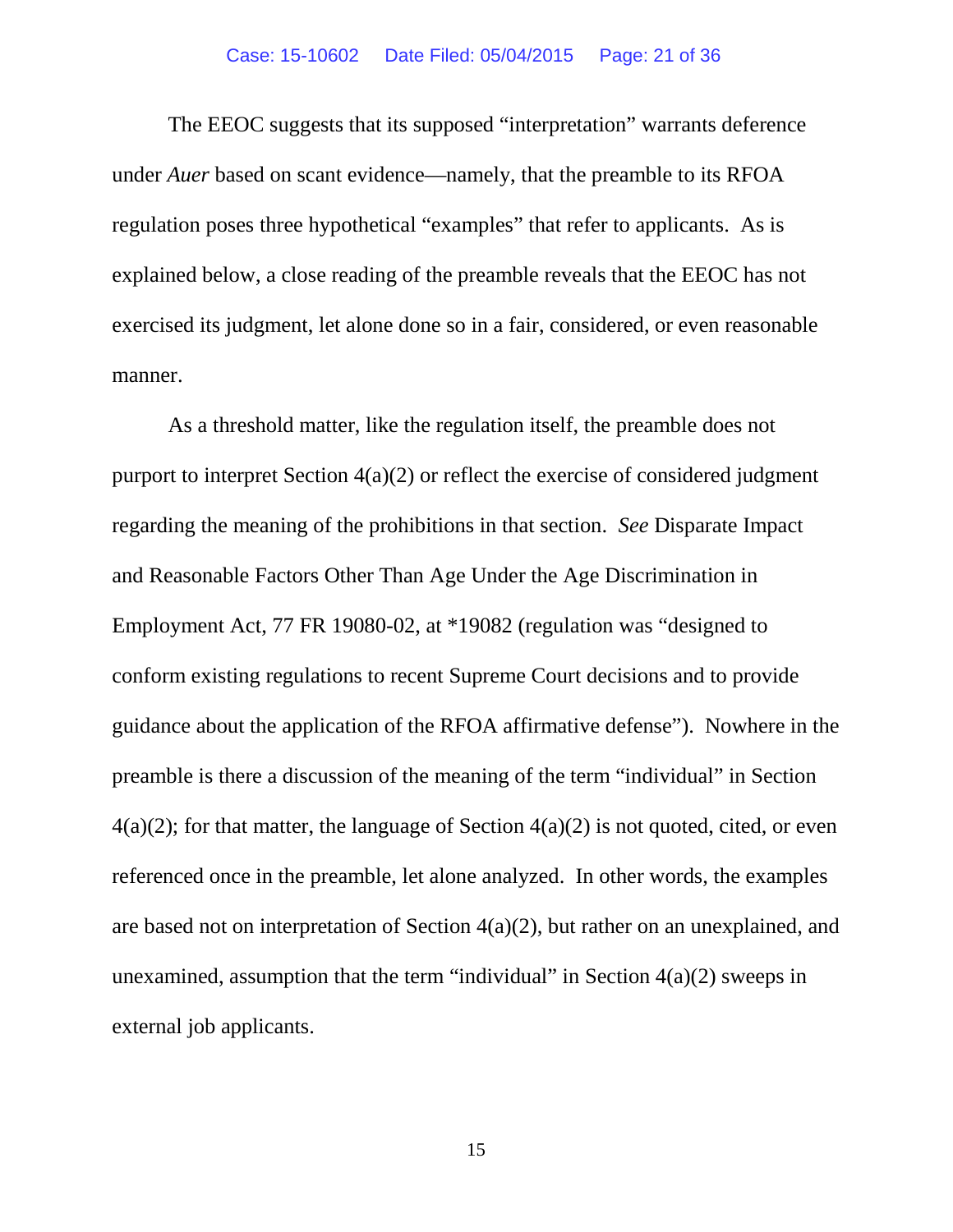The first such example, which addresses the "reasonable" prong of the RFOA defense, poses a hypothetical situation where "candidates" for jobs in a meat-processing plant are required to pass a physical strength test. *Id*. at \*19084. The preamble suggests that it would be reasonable for the employer to design a test that accurately measures the ability to perform the job successfully, but that "[i]t would be manifestly unreasonable, however, for the employer to administer the test inconsistently, evaluate results unevenly, or judge test-takers unreliably." *Id*. Notably, this example does not distinguish between internal candidates, who because they are employees may arguably be able to proceed on a disparate impact theory under Section 4(a)(2), and external candidates, who may not. *See, e.g., E.E.O.C. v. Allstate Ins. Co.*, 528 F.3d 1042, 1048 (8th Cir. 2008) ("rehire" policy could be challenged under disparate impact theory under Section 4(a)(2) only because it "deprive[d] a specific group of … employees of employment opportunities"), *reh'g en banc granted, opinion vacated* (Sept. 8, 2008).<sup>3</sup>

Moreover, this example—with its focus on an employer who uses a test inconsistently or unevenly—appears to contemplate a claim of *disparate treatment*, not one of disparate impact, where the focus would be on policies or practices that

<sup>3</sup> Because the *Allstate* case settled after the Eighth Circuit granted rehearing *en banc*, the full court did not have an opportunity to reconsider whether even employees are foreclosed from bringing disparate impact hiring claims under Section  $4(a)(2)$ .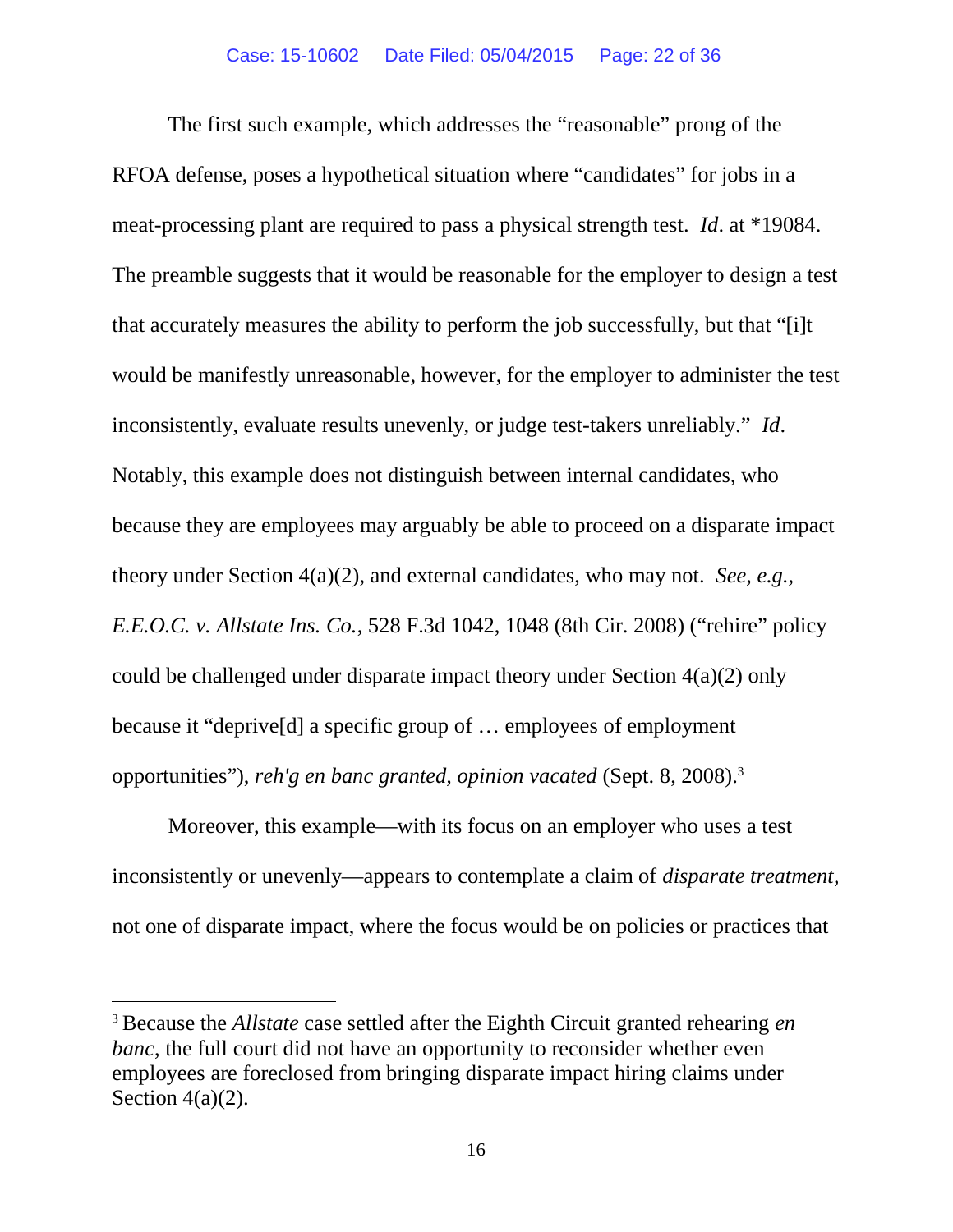are applied neutrally. *See Smith*, 544 U.S. at 265-66 (O'Connor, J., concurring) ("Such a limitation makes sense in disparate treatment cases. A test that harms older workers and is unrelated to the job may be a pretext for—or even a means of effectuating—intentional discrimination."). That is to say, there is nothing about this example that shows that the EEOC actually analyzed Section  $4(a)(2)$  and construed it to impose disparate impact liability in the context of hiring.

The next example posits a hypothetical physical fitness test that "disproportionately exclude[s] older and female applicants." *Id*. at \*19086. Again, the example does not specify whether it refers to internal applicants only or if it is meant to include external applicants as well. Further, the example is offered to explain how the business necessity defense under Title VII functions differently than the RFOA defense under the ADEA. *Id*. (employer "would not need to perform a validation study to establish the RFOA defense. In contrast, to establish a Title VII business-necessity defense, the employer would need to validate the test to show that it accurately measured safe and efficient performance.").

That is, the example serves merely to illustrate the differences between the ADEA and Title VII, with its comprehensive administrative scheme as set forth in the Uniform Guidelines on Employee Selection Procedures, 28 C.F.R. § 50.14, 29 C.F.R. § 1607, effective September 25, 1978 ("Uniform Guidelines"). That scheme requires employers to track and analyze race-based and gender-based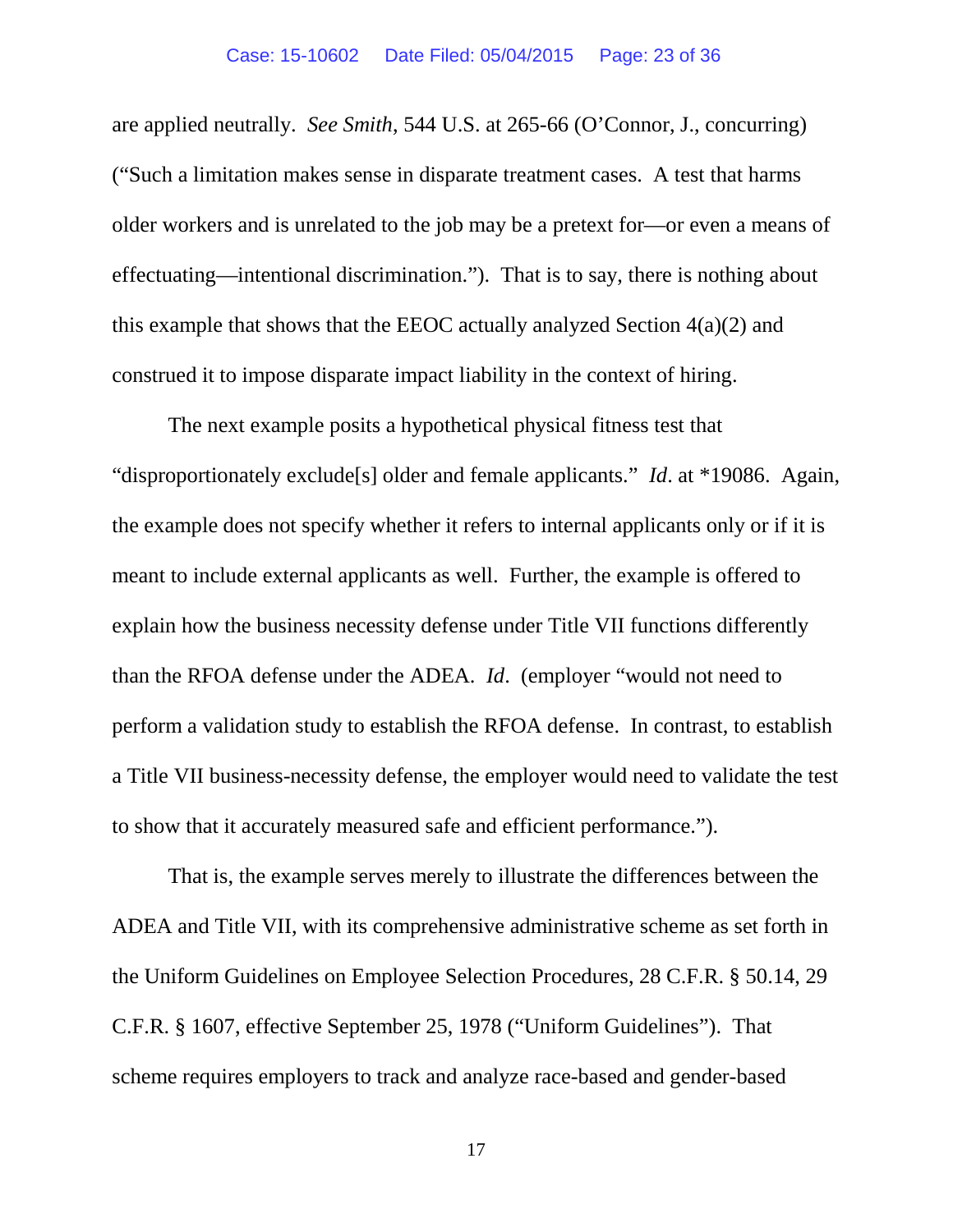adverse impact in hiring, mandates formal validation of selection processes and procedures that have adverse impact in order to prove their job-relatedness, and establishes detailed standards on how those requirements are to be achieved and documented. That the EEOC has promulgated no comparable comprehensive administrative scheme for the ADEA highlights the fundamental differences between that statute and Title VII when it comes to the question of hiring, as well as the improvidence of imposing such a scheme on employers based on a scant few hypothetical examples found in the preamble to an inapposite regulation.

The third, and final, such example in the preamble also focuses on the "reasonable" element of the RFOA defense. It suggests that an employer "whose stated purpose is to hire qualified candidates could reasonably achieve this purpose by ensuring that its hiring criteria accurately reflect job requirements." *Id*. at \*19087. Like the two examples above, it is not clear whether the EEOC meant to refer only to internal applicants or to include external applicants in this example as well. In addition, in focusing on relatedness to job requirements, the example seems to reflect an effort to import aspects of Title VII's "job-related and consistent with business necessity" standard, a standard which the Supreme Court has expressly rejected in the ADEA context. *See Meacham v. Knolls Atomic Power Lab.*, 554 U.S. 84, 97 (2008) ("we are now satisfied that the business necessity test should have no place in ADEA disparate-impact cases"). In any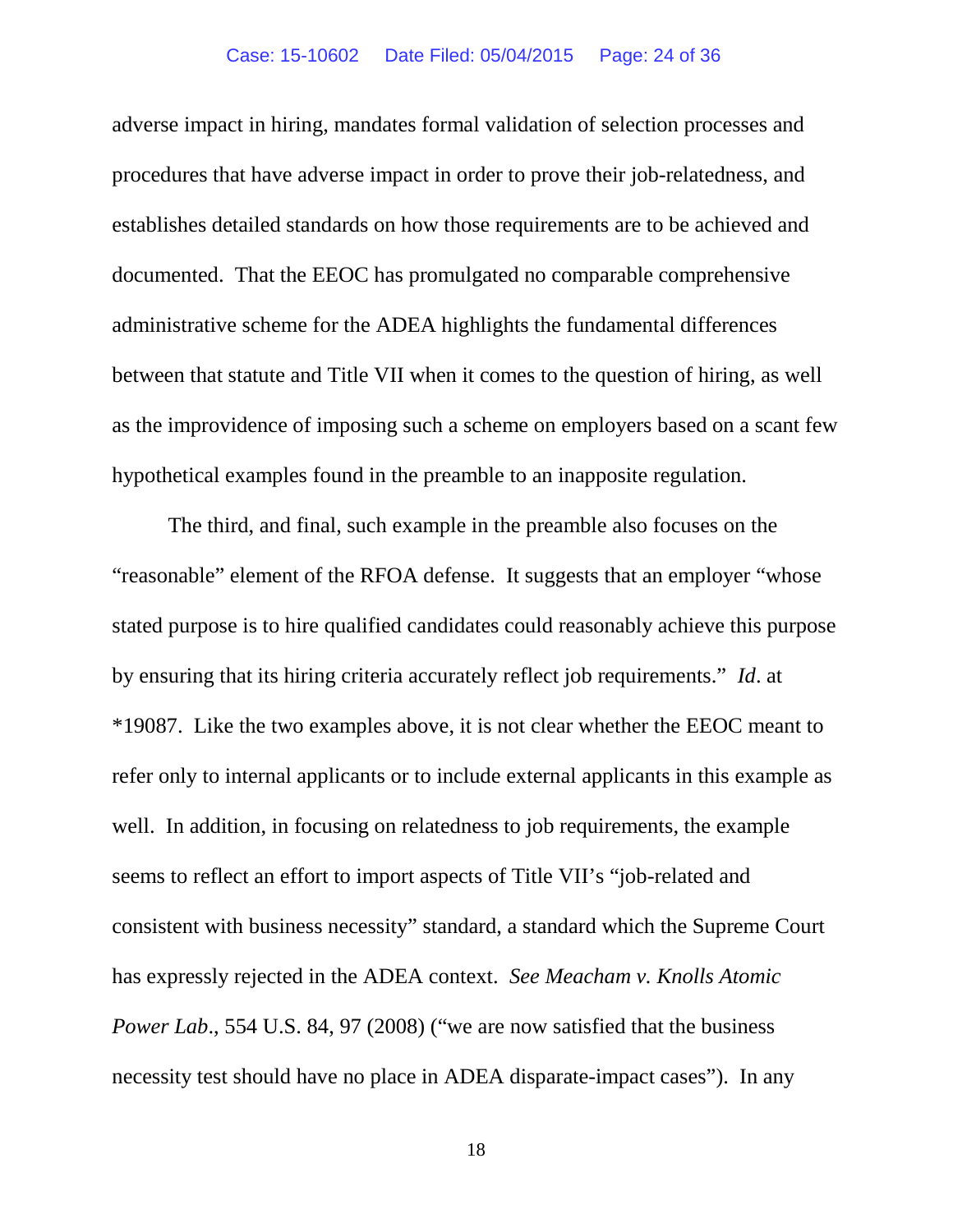event, like the other two examples, there is nothing about this example that suggests the EEOC actually interpreted Section  $4(a)(2)$  in deciding to include it.

That the EEOC's position rests on just three hypothetical examples in the preamble to its RFOA regulation makes manifest the impropriety of giving any weight (let alone deferring) to the Commission's assumption that an entirely different provision of the statute, which is not even the subject of the RFOA regulation, somehow authorizes disparate impact claims on behalf of external job applicants.

Moreover, if the assumption underlying these examples is evidence that the EEOC actually did exercise its interpretive authority and conclude that Section 4(a)(2) extends disparate impact liability to hiring claims by external applicants, that assumption is contradicted by other assumptions that run throughout the same preamble. In particular, in assessing the economic consequences of requiring employers to perform disparate impact analyses as an element of the RFOA defense, the Commission appears to have assumed that such analyses would *not* extend to hiring claims. Most notably, the Commission attempts to show that the cost to employers of analyzing disparate impact due to age will be minimal, based on the assumption that only a "few job actions would be subject to disparateimpact analysis." *Id*. at \*19091; *see also id*. at \*19093 ("few job actions involve neutral employment practices that disproportionately harm older workers"; "[a]s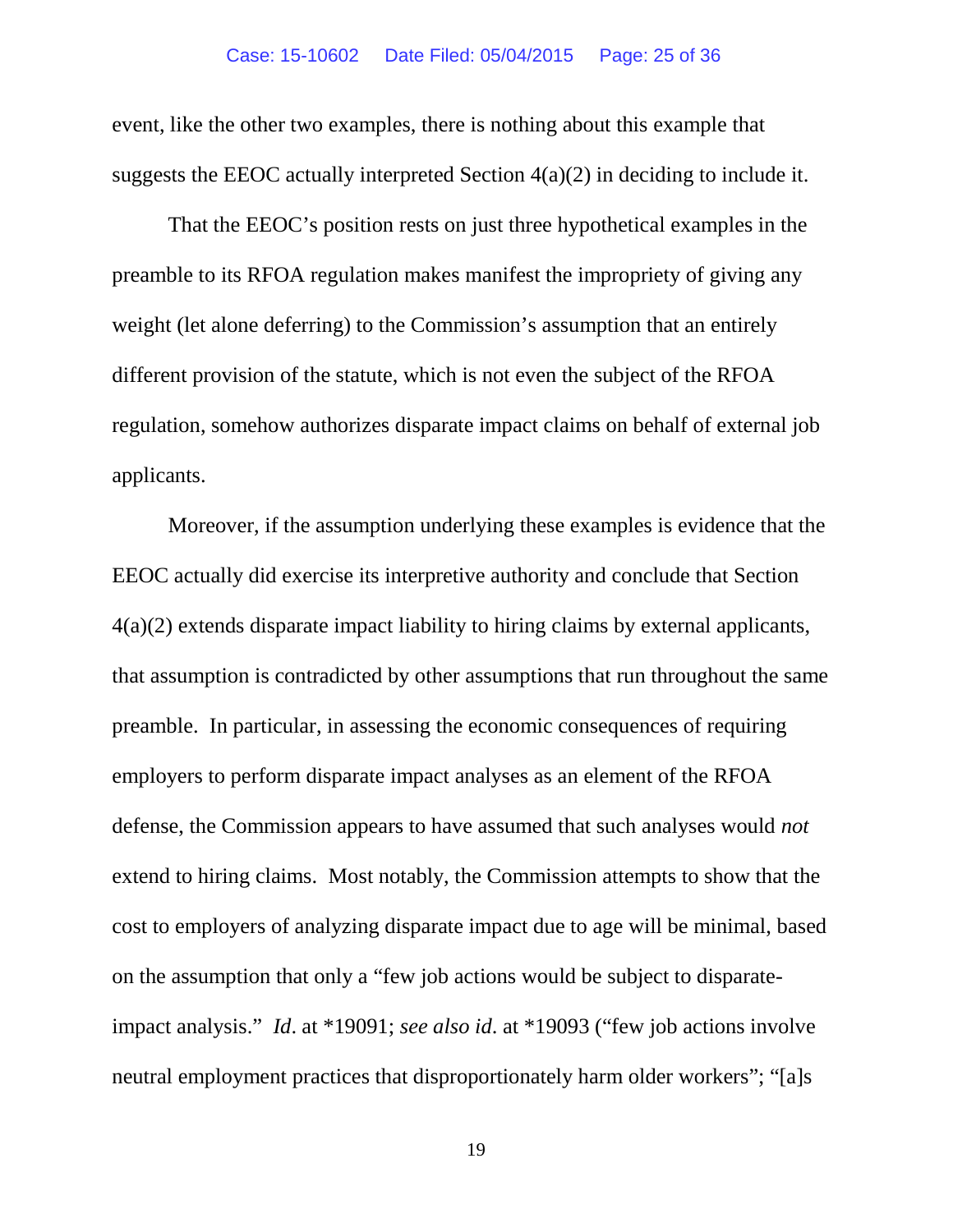explained above, a disparate-impact analysis is appropriate in only a small proportion of job actions.")

The court need look only to the allegations in the Complaint to see that employers' potential exposure—and thus the need to proactively assess disparate impact based on age—would extend well beyond "a few" job actions if Section 4(a)(2) does indeed encompass hiring claims. Plaintiff does not target just a few job actions. To the contrary, he claims that Defendants-Appellees' hiring practices resulted in "hundreds, if not thousands, of qualified applicants" over the age of 40 being denied jobs. (Compl. ¶ 24.) In this regard, most of RLC's retail member companies receive, consider, and act on job applications from thousands, and in some cases millions, of individuals in a year. Obviously, that is more than just "a few" job actions.

Similarly, the EEOC's preamble assumes that analyzing potential disparate impact based on age will not impose new or significant burdens on employers because those employers already assess adverse impact based on race and gender:

[The Commission] does not anticipate that this final rule will motivate large numbers of employers to perform additional disparate-impact analyses for the following reasons.… [T]he current regulation assumed that employers would routinely analyze job actions susceptible to disparate-impact claims for potential adverse effects on older workers, and many employers, especially larger ones, already do so.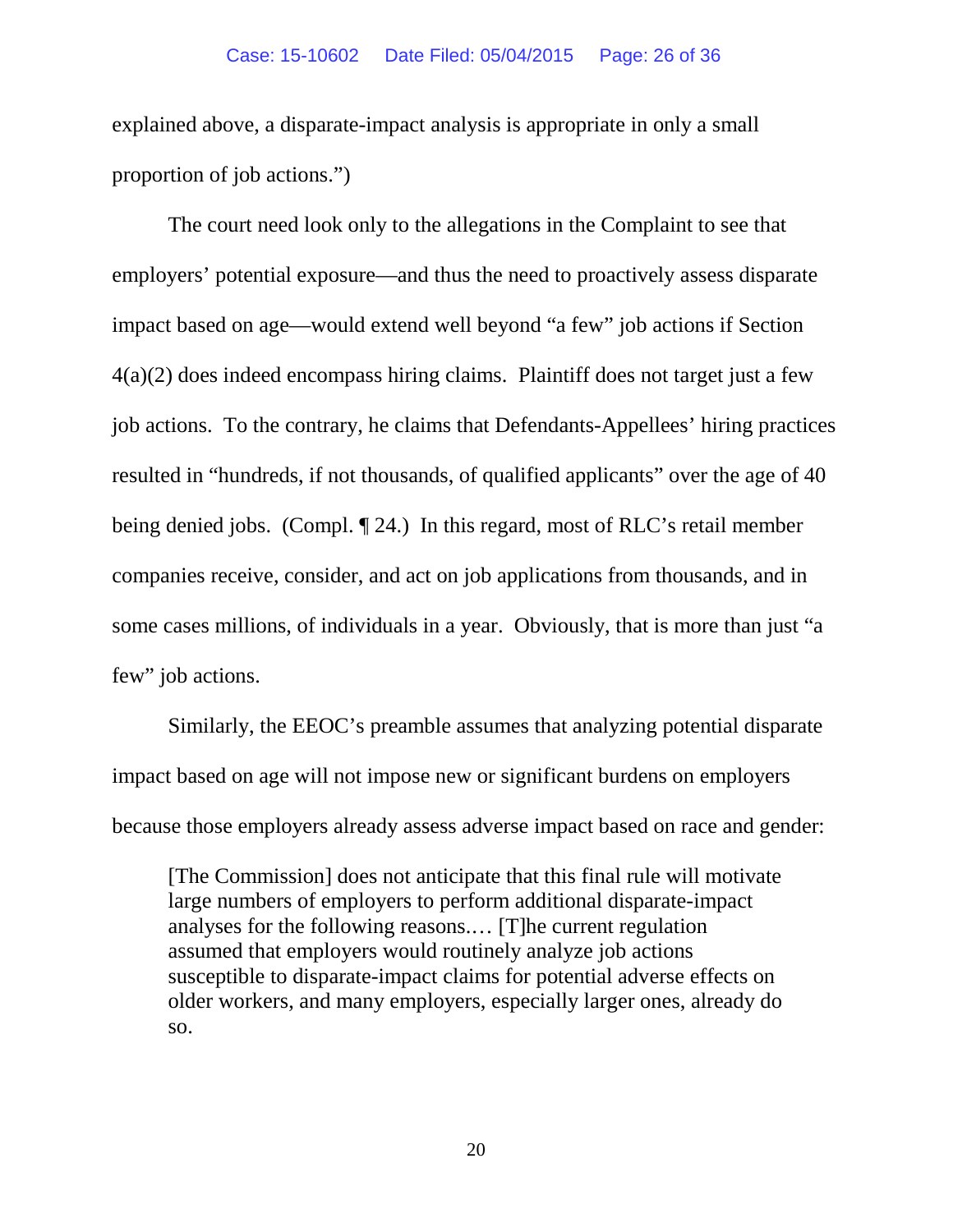*Id*. at \*19091 (assuming also that because "[l]arger businesses already routinely employ sophisticated methods of detecting disparate impact on the basis of race, ethnicity, or gender, and therefore already possess the expertise and resources required to analyze age data for impact," performing an additional analysis would "take[] little time, the associated costs will be minimal."); *see also id*. at \*19093 (disparate impact analysis "is already done by many employers pursuant to existing regulations and case law"); and \*18089 ("an employer that assesses the race- and sex-based impact of an employment practice would appear to act unreasonably if it does not similarly assess the age-based impact.").

As one of the commenters to the EEOC's Notice of Proposed Rulemaking pointed out, conducting disparate-impact analysis like employers do under Title VII would require them to collect age information. The Commission disagreed, however, that obtaining age data necessary to assess disparate impact would be burdensome, because "[g]enerally, employees' birth dates are available to employers because they are recorded in personnel files." *Id*. at 19093. Tellingly, in rejecting the commenter's concern, the Commission made no mention of collecting age information from applicants as opposed to from current employees. That is, when it comes to the burdens of assessing disparate impact, the preamble assumes that such burdens would apply only with respect to current employees. In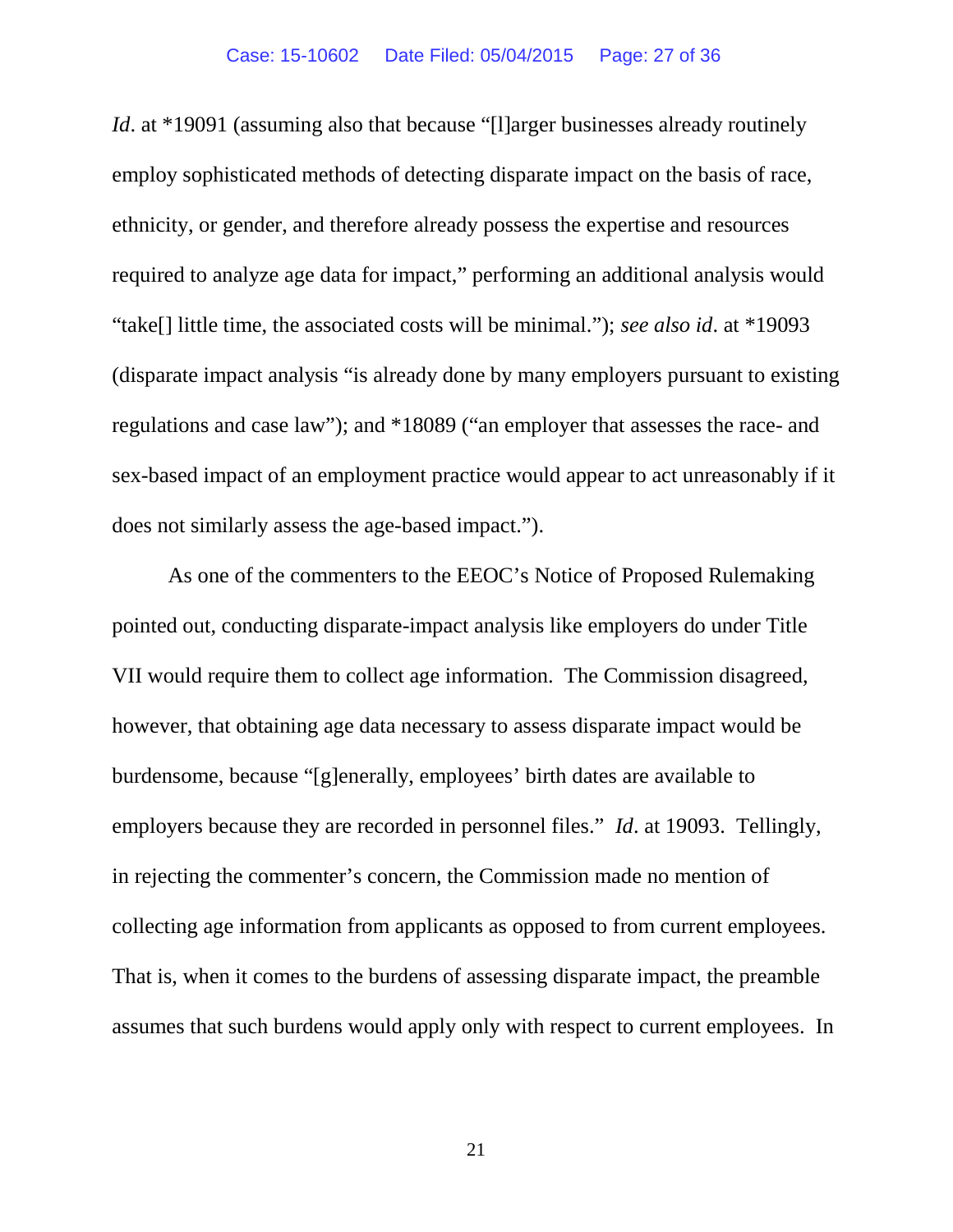#### Case: 15-10602 Date Filed: 05/04/2015 Page: 28 of 36

other words, the EEOC appears to have assumed that the disparate impact theory of age discrimination would not extend to external applicants.

If it had actually been the EEOC's position, at the time it promulgated its RFOA regulation, that employers should also shoulder the burden of collecting and analyzing age information from external applicants, then the Commission clearly failed to consider the additional burdens of litigation and potential liability that such a practice would create under both federal and state law. In a separate regulation interpreting the ADEA, the EEOC takes the position that inquiring about an applicant's age does not create a *per se* violation of the Act. 29 C.F.R. § 1625.5. Nonetheless, the Commission leaves the door open to the possibility that it could find inquiries about applicants' age to create an inference of discriminatory intent. *See id*. ("because the request that an applicant state his age may tend to deter older applicants or otherwise indicate discrimination against older individuals, employment application forms that request such information will be closely scrutinized to assure that the request is for a permissible purpose and not for purposes proscribed by the Act").

Certainly, plaintiffs have been more than willing to argue that inquiring about applicants' age or date of birth creates an inference of discriminatory intent—and some courts have been willing to accept that argument. *See, e.g., Carden v. Chenega Sec. & Prot. Servs., LLC*, No. CIV. 2:09-1799 WBS, 2011 WL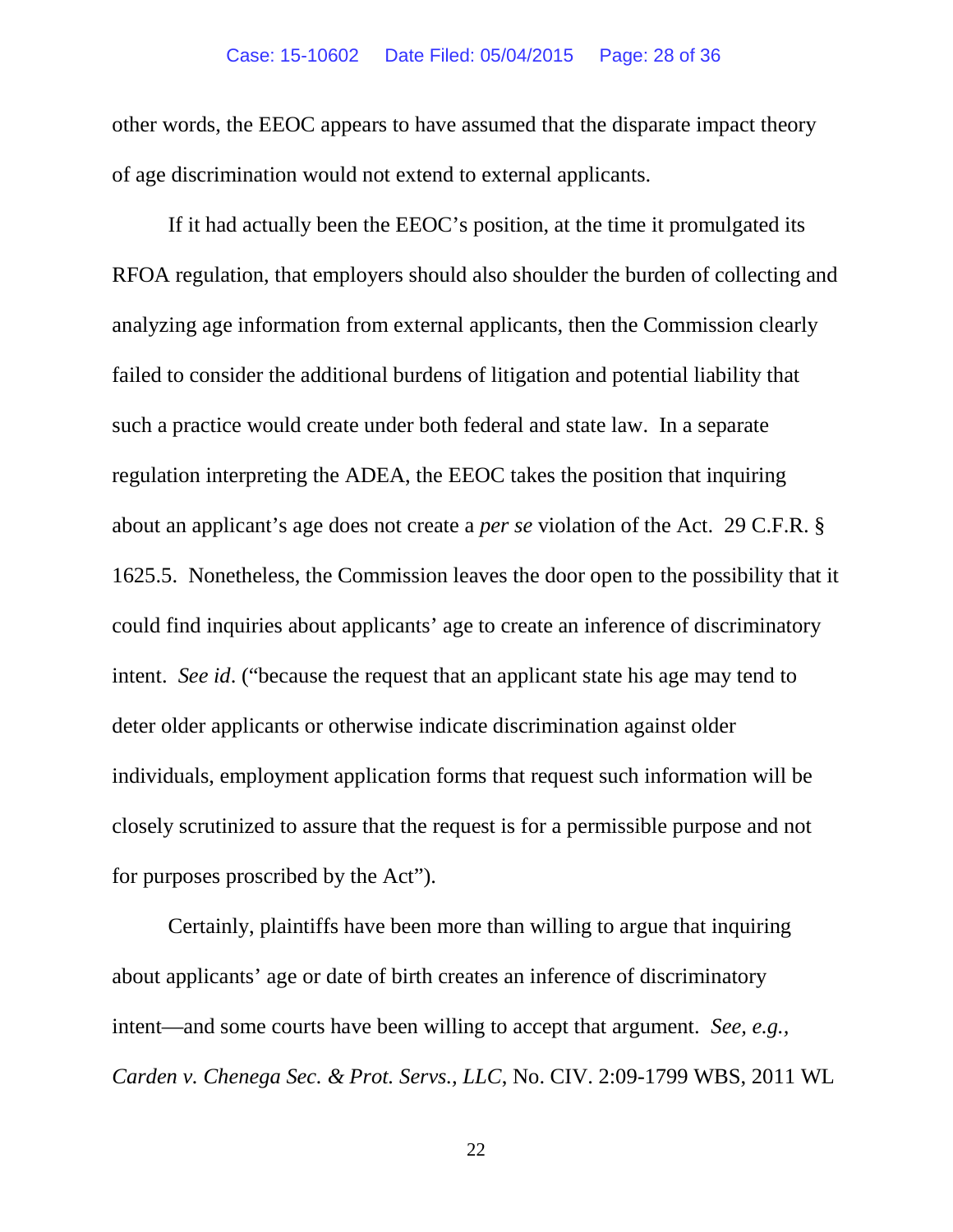1807384, at \*7 (E.D. Cal. May 10, 2011) (fact that employer asked applicants to disclose age created a genuine dispute as to whether employer's reason for failing to hire plaintiff was pretext for age discrimination); *Burton v. Texas Parks & Wildlife Dep't*, No. A-09-CA-298-LY, 2009 WL 1231768, at \*4 (W.D. Tex. May 1, 2009) (finding that allegation that employer required applicants to disclose age supported claim of discrimination under ADEA; denying employer's Rule 12(b)(6) motion to dismiss); *Cf*. *Triola v. Snow*, 305 F. Supp. 2d 264, 269 (E.D.N.Y. 2004) (concluding that plaintiff could not establish that action took place in circumstances giving rise to inference of discrimination, in part because application *did not* call for applicants to disclose date of birth). The EEOC has itself taken that position in litigation. *E.E.O.C. v. Timeless Investments, Inc.*, 734 F. Supp. 2d 1035, 1066 (E.D. Cal. 2010) (evidence that applicants were asked their age on their applications was "sufficiently specific and substantial evidence to indicate pretext" for disparate treatment claims).

Thus, were employers to collect information about applicants' age in order to assess the potential disparate impact of their hiring practices, they would do so only at the risk of private plaintiffs—and even the Commission itself—leveraging that fact as proof of discriminatory animus against older workers.

Even more problematic, especially for national retailers such as the RLC's member companies, at least seventeen states have enacted statutes that expressly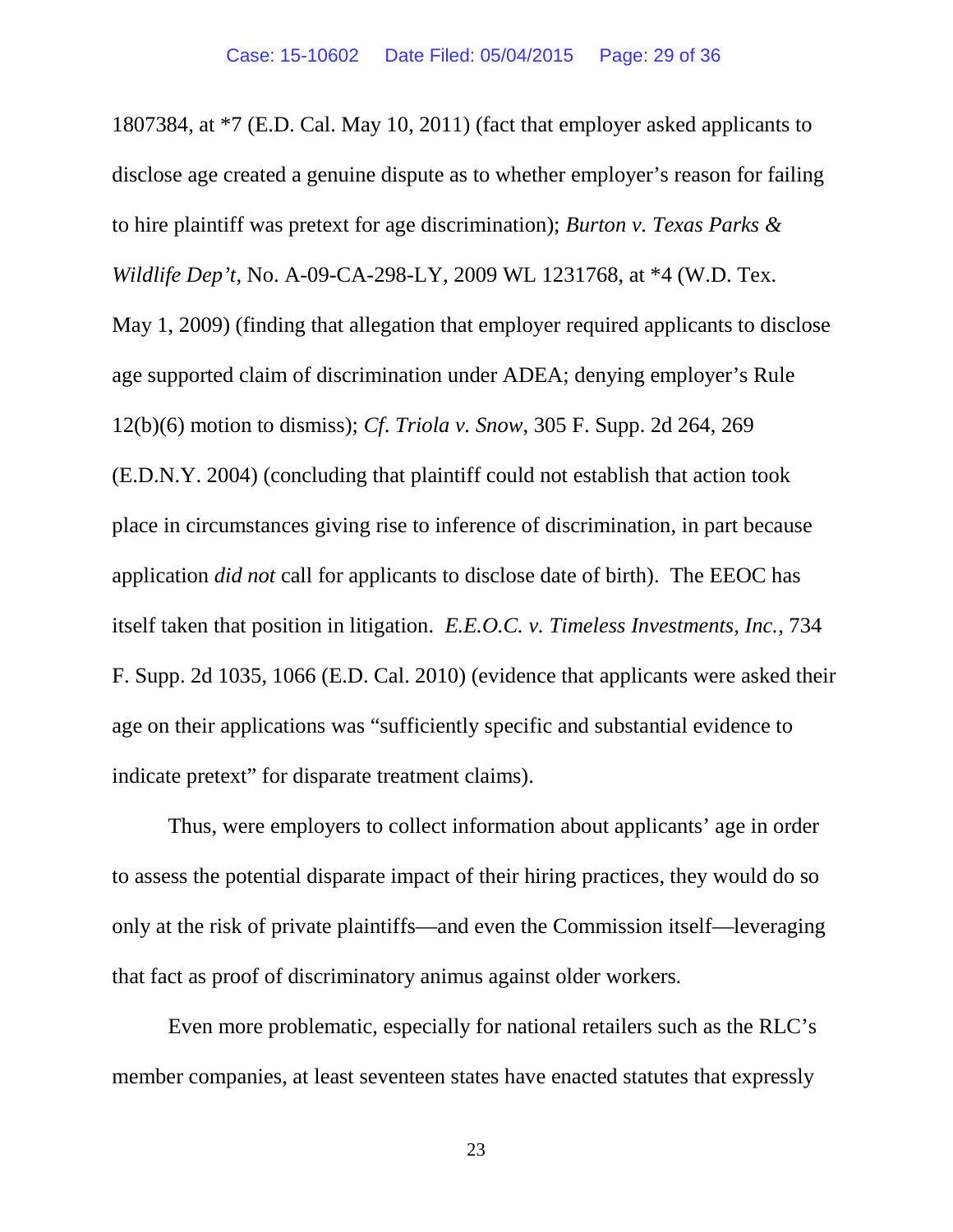prohibit inquiries about an applicant's membership in protected classes, including age. *See* Alaska Stat. Ann. §18.80.220(a)(3); Cal. Gov't Code §12940(d); Colo. Rev. Stat. Ann. §24-34-402(1)(d); Haw. Rev. Stat. §378-2(a)(1)(C); Kan. Stat. Ann. §44-1113(a)(4); Me. Rev. Stat. tit. 5, §4572(1)(D)(1); Minn. Stat. Ann. §363A.08, subd. 4; Mo. Ann. Stat. §213.055(3); N.H. Rev. Stat. Ann. §354- A:7(III); N.J. Stat. Ann. §10:5-12(c); N.Y. Exec. Law §296(1)(d); Ohio Rev. Code Ann. §4112.02(E)(1); Or. Rev. Stat. Ann. §659A.030(1)(d); R.I. Gen. Laws Ann. §28-5-7(4)(i); Utah Code Ann. §34A-5-106(1)(d); Wash. Rev. Code Ann. §49.44.090(2); W. Va. Code Ann. §5-11-9(2); Wis. Stat. Ann. §111.322(2).

On their face, those state laws also prohibit inquiries about race and gender. Of course, such inquiries are permitted—indeed, mandated—under Title VII's Uniform Guidelines, which would preempt the state law prohibitions. But as noted above, there is no parallel federal mandate requiring the collection of age data. As such, employers operating in these seventeen states (which nearly all of RLC's members do) would engage in an unlawful employment practice if they were to collect the data from applicants necessary to conduct meaningful disparate impact analyses on age.

Of course, if the assumption running throughout the EEOC's discussion of the costs and burdens of its regulation—that employers are *not* required to collect data on or analyze the potential age-based disparate impact of their hiring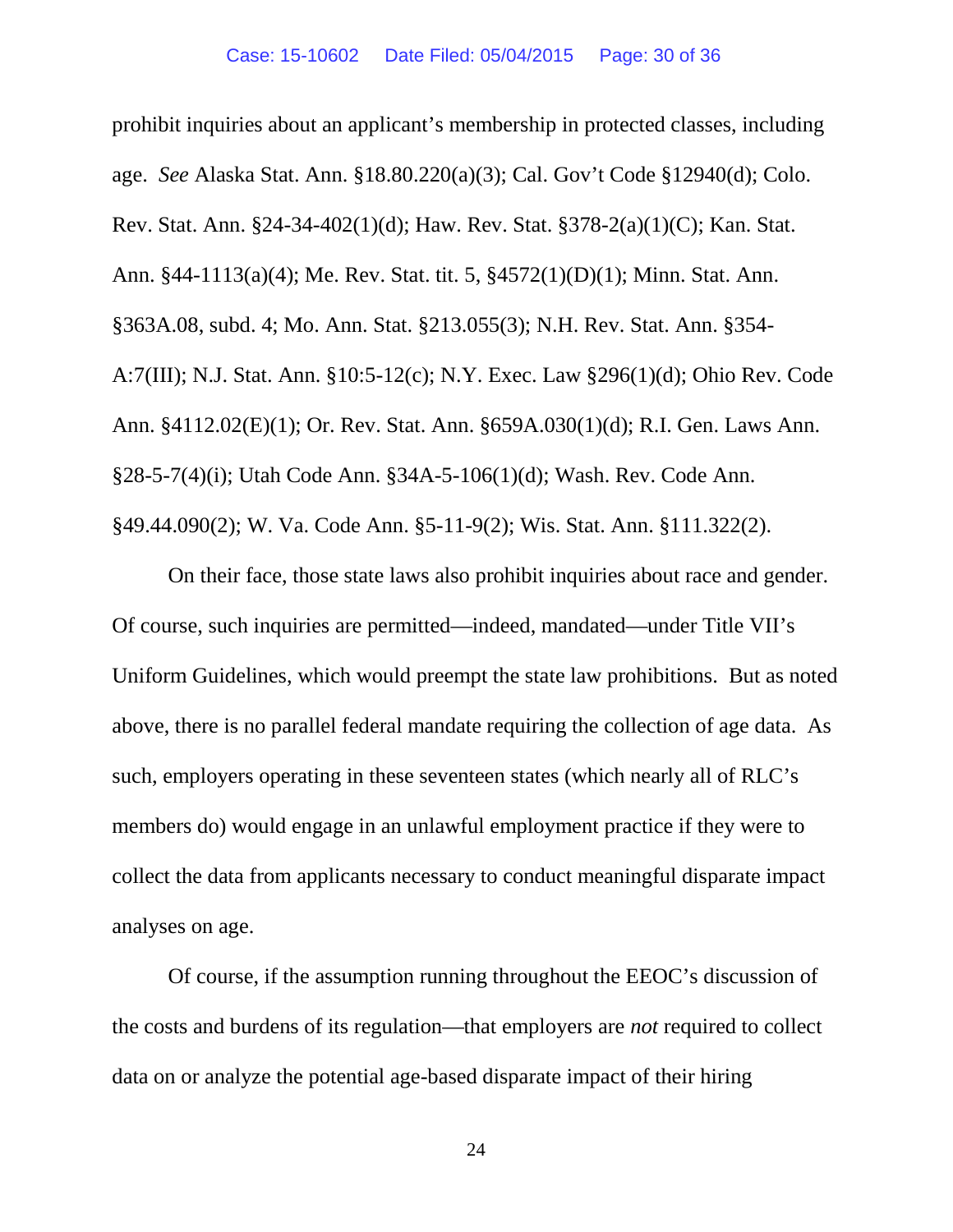practices—is correct, then employers would not be trapped between the rock and hard place that the contrary assumption advanced in the EEOC's amicus brief in this case would otherwise create.

Finally, also on the topic of costs and burdens of the RFOA regulation, one of the commenters expressed the concern that the regulation would require employers to compare the impact of each practice on employees of every age with its impact on employees of every other age. *Id*. at 19093. The EEOC dismissed that concern because, in its view, "neither existing law nor this regulation would require [an employer] to compare the practice's impact on individuals of every age with its impact on individuals of every other age" and thus a "prudent employer" would not be expected to take the step of assessing impact against age subgroups. *Id*.

The circuit courts of appeal that have considered the question of whether the ADEA authorizes disparate impact claims on behalf of age subgroups have concluded that it does not. *See EEOC v. McDonnell Douglas Corp*., 191 F.3d 948, 950–51 (8th Cir. 1999) (proposed class of employees age 55 and older); *Lowe v. Commack Union Free School Dist*., 886 F.2d 1364, 1373 (2d Cir. 1989) (proposed class of applicants age 50 and older), *cert. denied*, 494 U.S. 1026 (1990). In refusing to permit such subgroup disparate impact claims under the ADEA, the Eighth Circuit noted the following: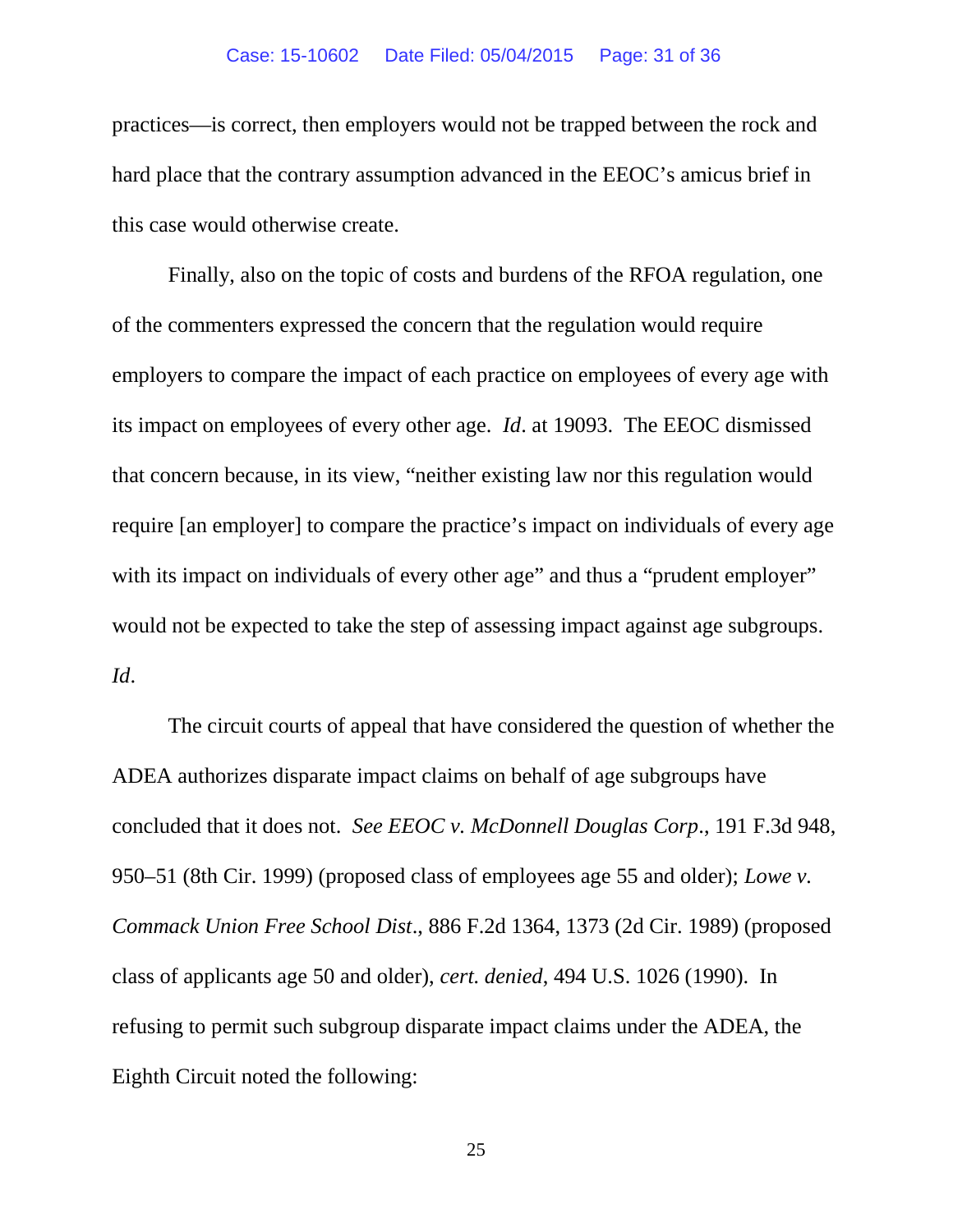[I]f disparate-impact claims on behalf of subgroups were cognizable under the ADEA, the consequence would be to require an employer ... to attempt what might well be impossible: to achieve statistical parity among the virtually infinite number of age subgroups in its work force.

*McDonnell Douglas Corp*., 191 F.3d at 951.

Nonetheless, private plaintiffs continue to pursue such claims, and some courts have been willing to allow them to proceed. *See Karlo v. Pittsburgh Glass Works, LLC*, 880 F. Supp. 2d 629, 637 (W.D. Pa. 2012) (reading the ADEA to allow disparate impact "subgroup" class claims; certifying class of employees over 50 years of age). In fact, the EEOC has itself continued to instigate disparate impact litigation on the basis of age subgroups, even in the face of controlling circuit authority foreclosing such claims. *See E.E.O.C. v. City of Independence, Mo*, No. 04-0877-CV-W-FJG, 2005 WL 2898021, at \*6 (W.D. Mo. Oct. 31, 2005) (noting that despite Eighth Circuit's ruling in *McDonnell Douglas Corp.*, EEOC was "still attempting to carve out or create sub-groups"; dismissing the EEOC's disparate impact claim on behalf of subgroup of workers over the age of 60).

In an environment where both private plaintiffs and the EEOC continue to pursue disparate impact claims on behalf of age subgroups, it would be imprudent for an employer *not* to assess the risk of subgroup claims. Of course, the costs, risks, and other burdens of doing so would be exponentially less if disparate impact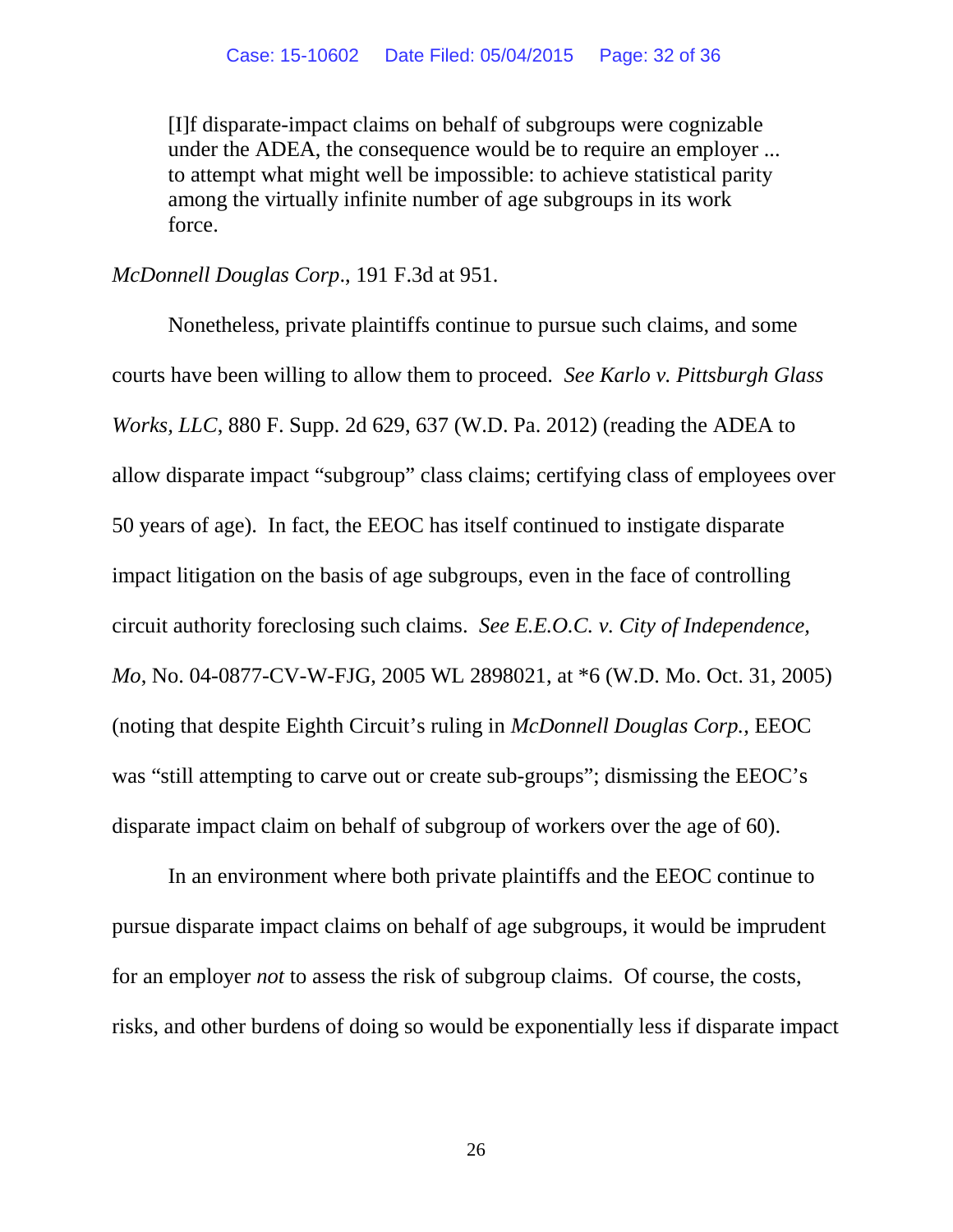liability under the ADEA adheres to just "a few job actions," as the Commission assumes throughout its preamble, and not to hiring claims.

The EEOC's RFOA regulation does not purport to interpret the (unambiguous) language of Section  $4(a)(2)$ . Nor does the preamble to the regulation purport to do so. And insofar as a handful of hypothetical examples referenced in the preamble may assume the possibility of disparate impact hiring claims by external applicants, that assumption contradicts other assumptions that the Commission made when attempting to minimize or dismiss concerns about the costs and burdens that its regulation imposes on employers. For all of these reasons, the EEOC's position its RFOA regulation interprets Section 4(a)(2) to authorize disparate impact claims by external applicants is entitled to no deference at all, and must be rejected.

## **CONCLUSION**

For all of the foregoing reasons, the Retail Litigation Center respectfully urges the Court to affirm the district's court's Order for Summary Judgment to Defendants-Appellees R.J. Reynolds Tobacco Co., *et al*.

Respectfully submitted,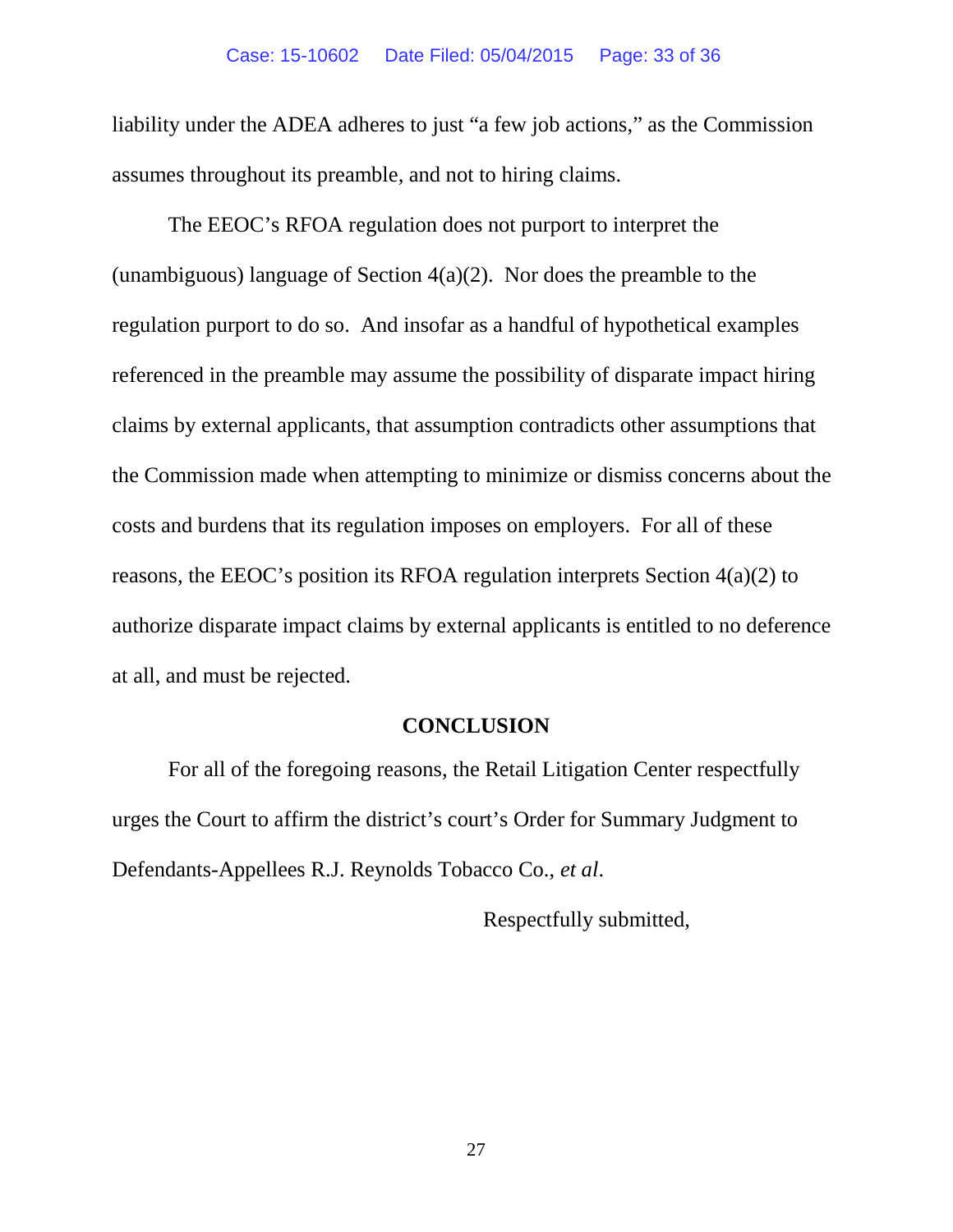DEBORAH R. WHITE Retail Litigation Center, Inc. 1700 N. Moore Street Suite 2250 Arlington, VA 22209 (703) 600-2067

/s/ Joseph G. Schmitt

Joseph G. Schmitt *Counsel of Record* Mark J. Girouard NILAN JOHNSON LEWIS PA 120 South Sixth Street, Suite 400 Minneapolis, MN 55402 jschmitt@nilanjohnson.com (612) 305-7500

Counsel for Amicus Curiae

May 4, 2015.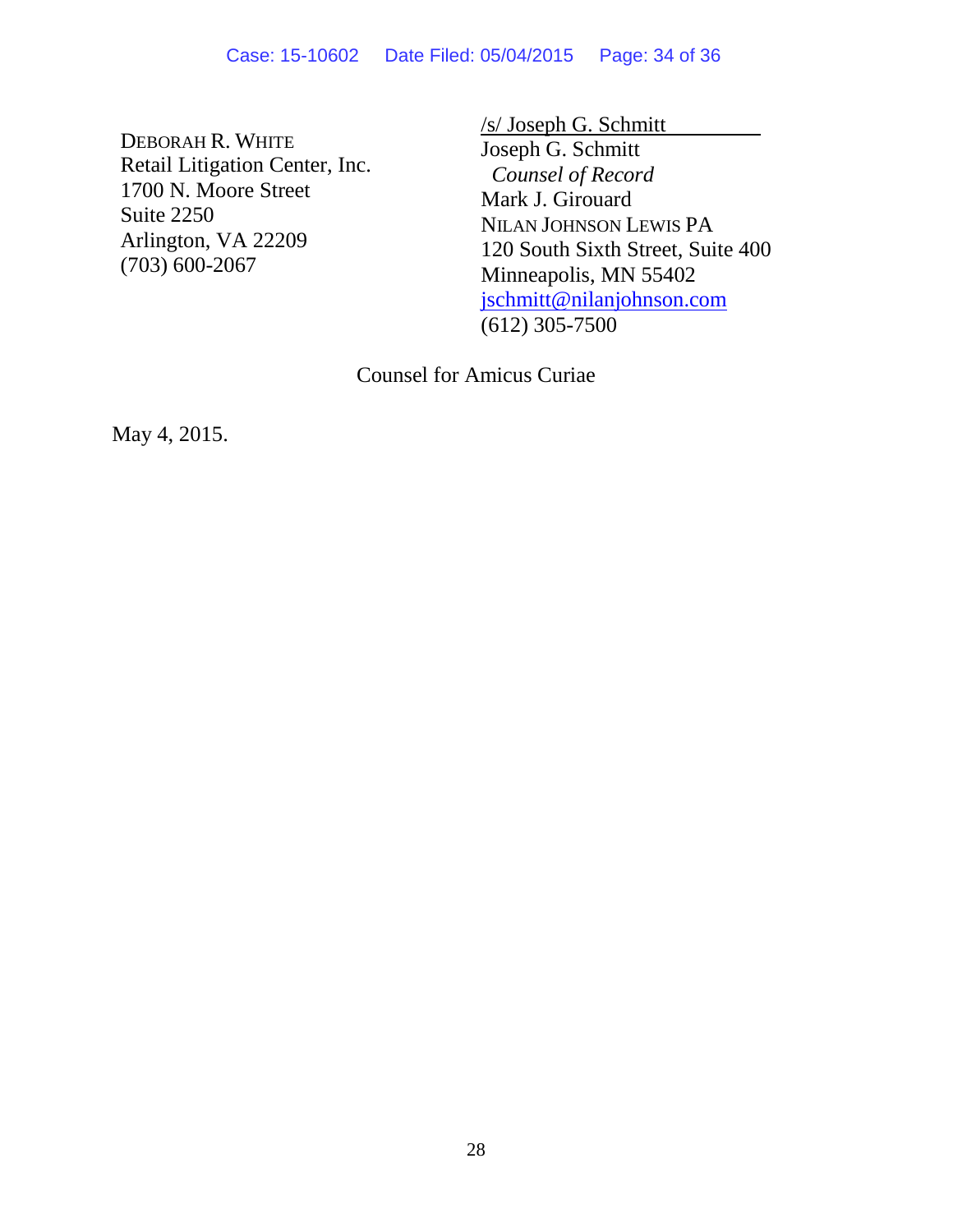## **CERTIFICATE OF COMPLIANCE**

This brief complies with the type-volume limitation of Fed. R. App. P.  $32(a)(7)(B)$  because it contains 5,903 words, excluding the parts of the brief exempted by Fed. R. App. P.  $32(a)(7)(B)(iii)$  and 11th Cir. R. 32-4.

This brief complies with the typeface requirements of Fed. R. App. 32(a)(5) and the type style requirements of Fed. R. App. P. 32(a)(6) because it has been prepared in a proportionally spaced typeface in 14-point Times New Roman font, in text and footnotes, using Microsoft Word 2013.

May 4, 2015 /s/ Joseph G. Schmitt Joseph G. Schmitt